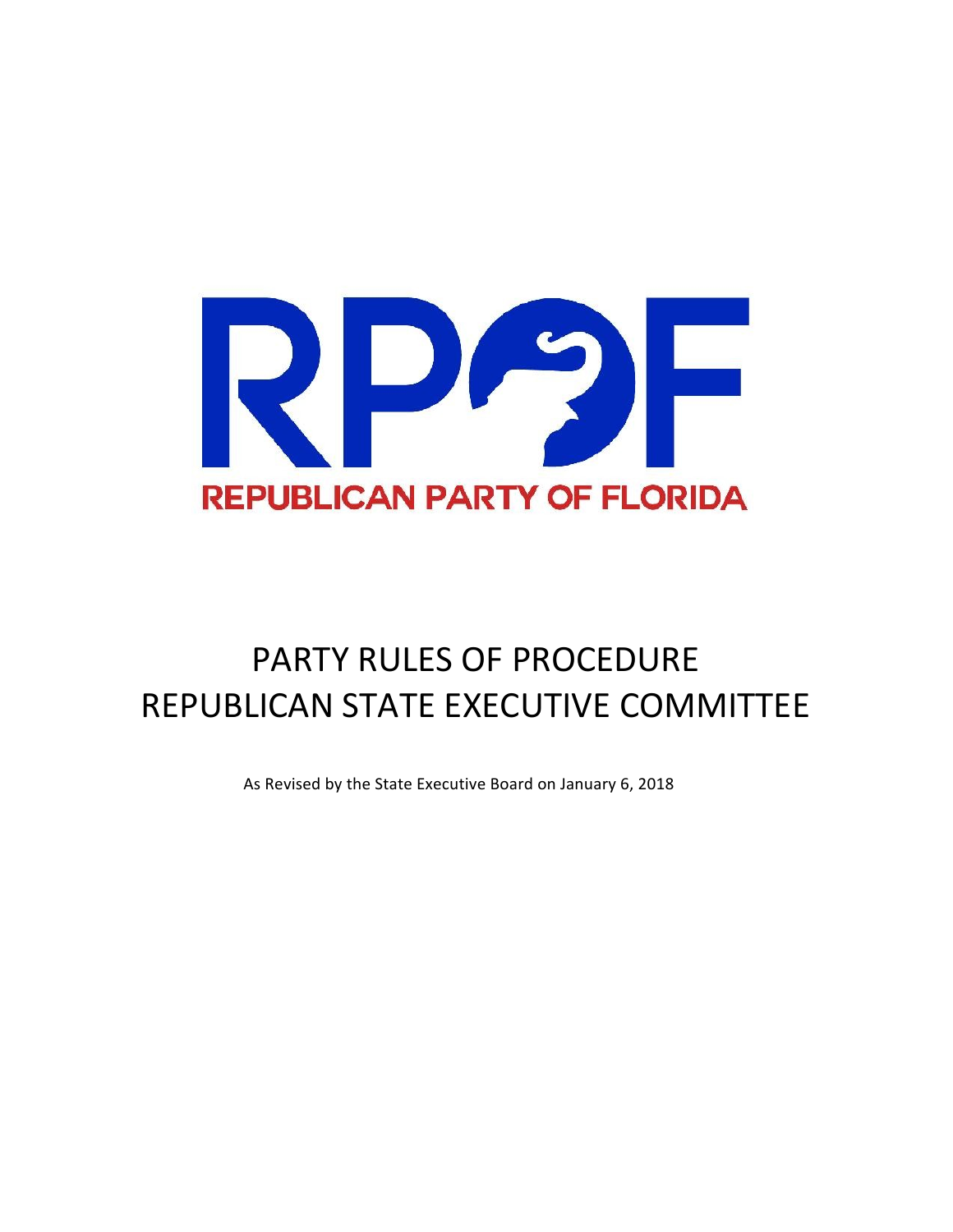### **TABLE OF CONTENTS**

| RULE 10 - Selection of Delegates and Alternate Delegates to the Republican National |  |
|-------------------------------------------------------------------------------------|--|
|                                                                                     |  |
| RULE 11 - Election of State Committeemen and Women; Role and Responsibilities 13    |  |
|                                                                                     |  |
|                                                                                     |  |
|                                                                                     |  |
|                                                                                     |  |
|                                                                                     |  |
| RULE 17 - Republican Party of Florida Chairman and Employees' Salaries  16          |  |
| RULE 18 - Committees and Caucuses of the Republican Party of Florida  16            |  |
|                                                                                     |  |
|                                                                                     |  |
|                                                                                     |  |
|                                                                                     |  |
|                                                                                     |  |
|                                                                                     |  |
|                                                                                     |  |
|                                                                                     |  |
|                                                                                     |  |
|                                                                                     |  |
|                                                                                     |  |
|                                                                                     |  |
| APPENDIX A REPUBLICAN PARTY OF FLORIDA WHISTLEBLOWER POLICY  25                     |  |

With respect to this document, whenever the singular or plural number or masculine or feminine or neuter gender is used herein it shall equally include the others as the context may require.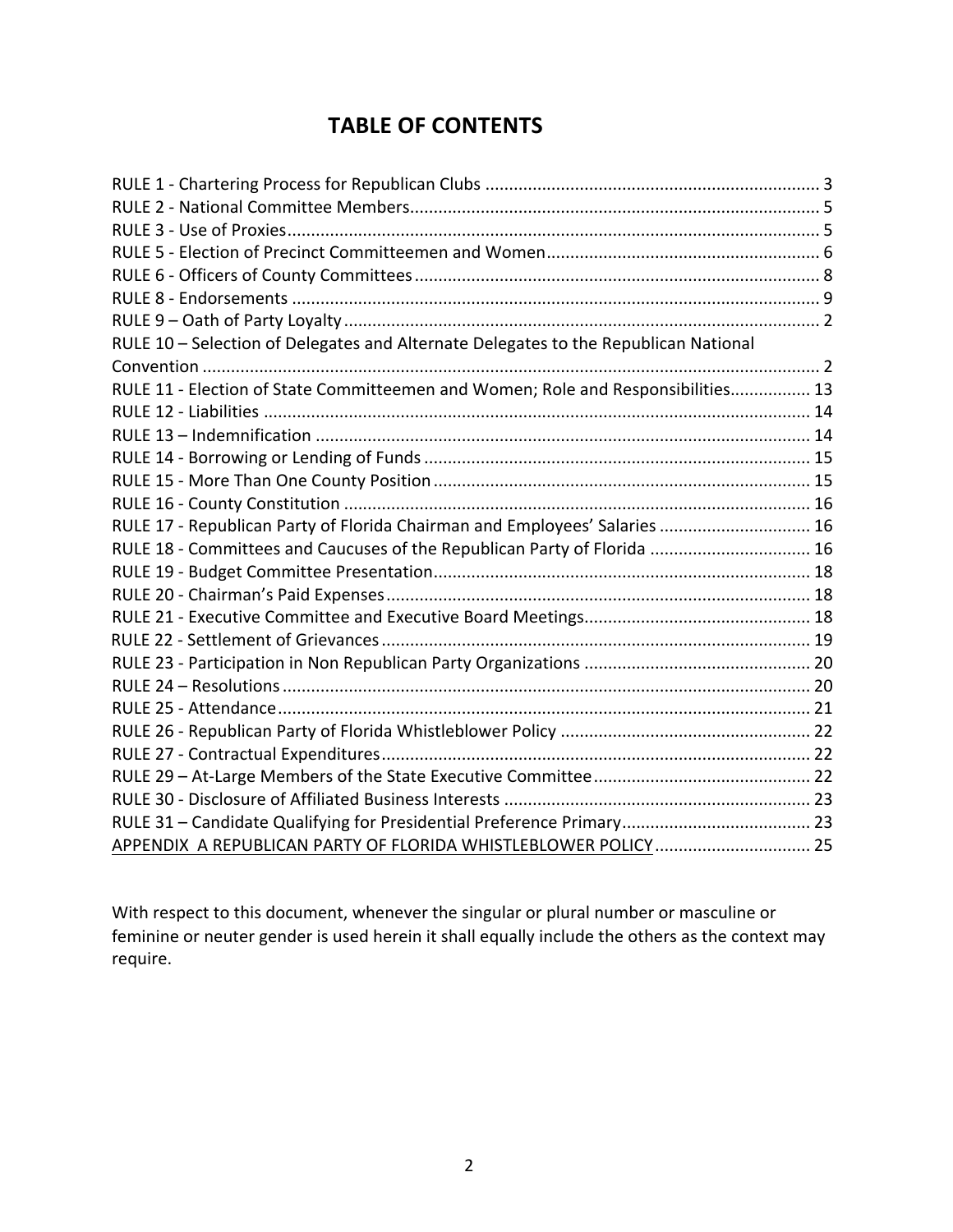### **PARTY RULES OF PROCEDURE**

### **RULE 1 - Chartering Process for Republican Clubs**

#### *A. Restrictions on Use of the Name, Abbreviations, and Symbols of the Republican Party*

No person or group of persons may use the name, abbreviations, or symbols of the Republican Party in connection with any club, group, association, or organization of any kind unless approval and permission have been given by the Republican Party of Florida in the form of a written charter issued under this Rule. This Rule does not apply to county Republican Executive Committees, to Republican Affiliated Party Committees, to organizations that are chartered by the Republican National Committee, or to organizations using the name, abbreviations, or symbols of the Republican Party that have been in existence and organized on a statewide basis for a period of ten years.

#### *B. Conditional Chartering Process for New RepublicanClubs*

Any non-chartered club, group, association, or organization seeking a charter under this Rule may submit a conditional charter application including the written approval of a majority of the following Republican Party officials from the county or counties in which it is organized (including at least one such official in each county in which it is organized): County Chairman, State Committeeman, State Committeewoman. Applicants organized on a statewide basis need not obtain the written approval of the Republican Party officials in each county, but will instead require the approval of the Executive Board of the Republican Party of Florida. Upon the approval of the Chairman of the Republican Party of Florida, a conditional charter will be issued to the applicant. Each conditional charter expires on March 31 of the calendar year after the year in which it is issued. A conditional charter may be revoked at any time, without notice, and for any reason in the sole discretion of the Chairman of the Republican Party of Florida. An organization that has received a conditional charter may apply for a general charter throughthe general charter renewal process provided in this Rule. A conditional charter may be renewed for an additional one-year period or converted to a general charter in the sole discretion of the Chairman of the Republican Party of Florida in consultation with the applicable County Republican Executive Committee officials.

#### *C. Renewal and Revocation of General Charters for Existing RepublicanClubs*

(1) All general charters issued by the Republican Party of Florida expire on March 31 of each odd-numbered year unless renewed as provided in this Rule. On or before February 1 in each odd-numbered year, the Republican Party of Florida will send charter renewal information, requirements, and instructions to each chartered club, group, association, or organization with a copy to the applicable Republican State Executive Committee Members. On or before March 15, any club wishing to renew its charter must submit a general charter renewal application including the written approval of a majority of the following Republican Party officials from the county or counties in which it is organized (including at least one such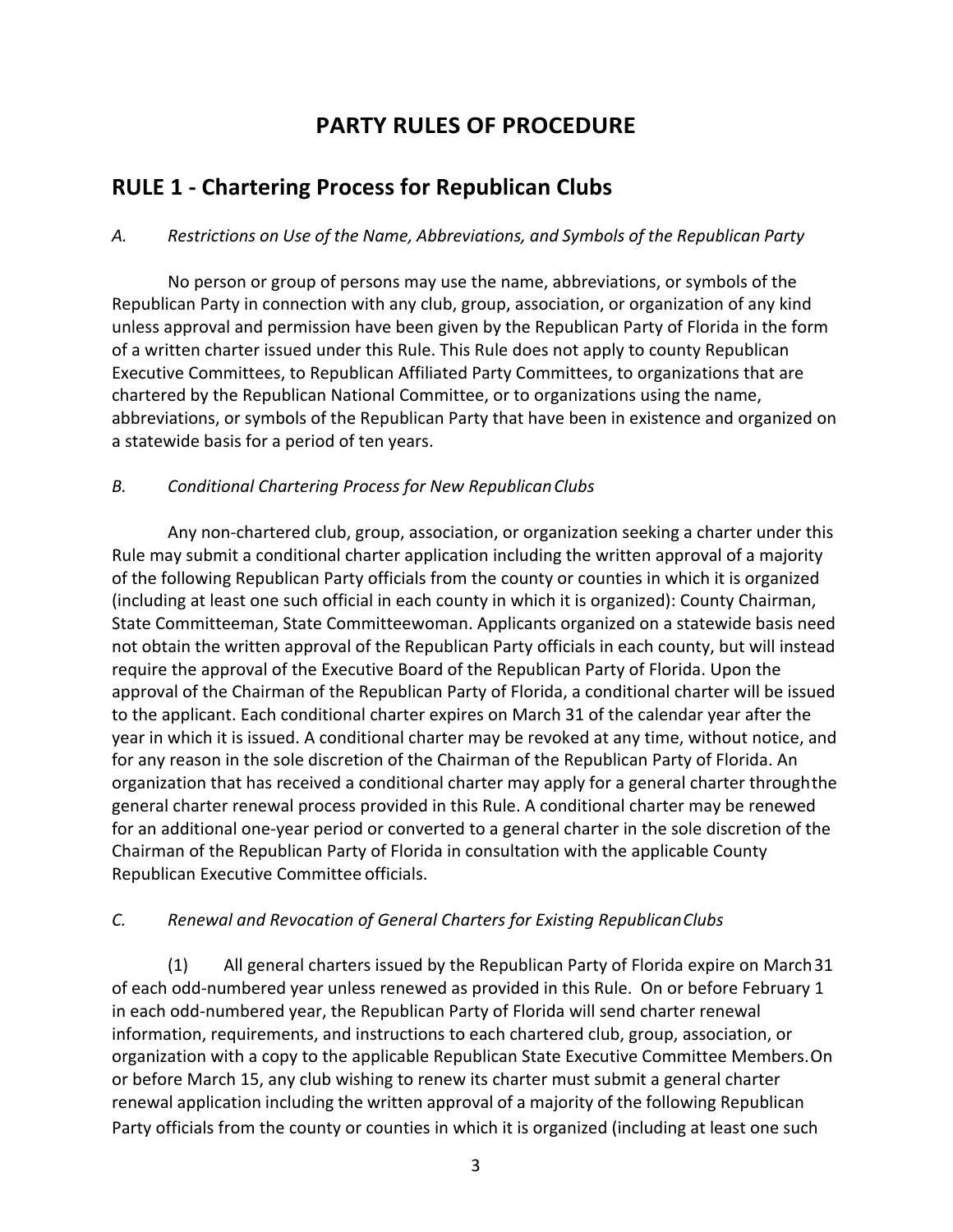official in each county in which it is organized): County Chairman, State Committeeman, State Committeewoman. Upon the approval of the Chairman of the Republican Party of Florida, a new general charter will be issued to the applicant.

(2) Any club, group, association, or organization that has been chartered and in good standing for a period of ten continuous years is exempt from the renewal application process provided in subsection (C)(1) and may receive an expedited renewal of its charter upon the approval of the Chairman of the Republican Party of Florida and one State Executive Committee member from each county in which it is organized.

(3) The Chairman of the Republican Party of Florida, in consultation with the applicable County Republican Executive Committee officials, may revoke any general charter for good cause shown. Failure to comply with the requirements of this Rule constitutes good cause for revocation of a general charter.

(4) The decision to revoke or not to renew a general charter may be appealed to the Republican Party of Florida as prescribed in this Rule. Any chartered club, group, association, or organization wishing to appeal a revocation or non-renewal of its general charter must submita Notice identifying in detail the basis of its appeal within 90 days after it receives the decision to revoke or not to renew the charter. The Grievance Committee shall review all Notices of Appeal and may call for a response from any State Executive Committee members who supported the revocation of non-renewal of the general charter.

After considering the appeal, the Grievance Committee shall either: a) affirm the revocation or non-renewal (in which case there shall be no further appeal); or b) recommend to the Executive Board of the Republican Party that the revocation or non-renewal be overturned. After considering the Grievance Committee's recommendation and the merits of the appeal, the Executive Board of the Republican Party of Florida may restore and renew a general charter or revert the general charter to a conditional charter. The decision of the Executive Board is final and is not subject to further appeal in any forum.

#### *D. Restrictions on Activities by Chartered RepublicanClubs*

Chartered Republican clubs must conduct their affairs in compliance with applicable state and federal election and campaign finance laws. No chartered club, group, association, or organization may adopt by-laws that are inconsistent with state or federal law, the Constitution or Party Rules of Procedure of the Republican State Executive Committee, or the Republican Party of Florida County Model Constitution. No chartered club, group, association, or organization may participate in intra-party differences, nor may it, in its official capacity as a chartered organization, support the nomination of one Republican candidate over another unless the Republican Party has voted to endorse that candidate under Rule 8. No chartered club, group, association, or organization may invite a non-Republican to be a guest speaker at an official meeting or function without the approval of the Chairman of the County Republican Executive Committee.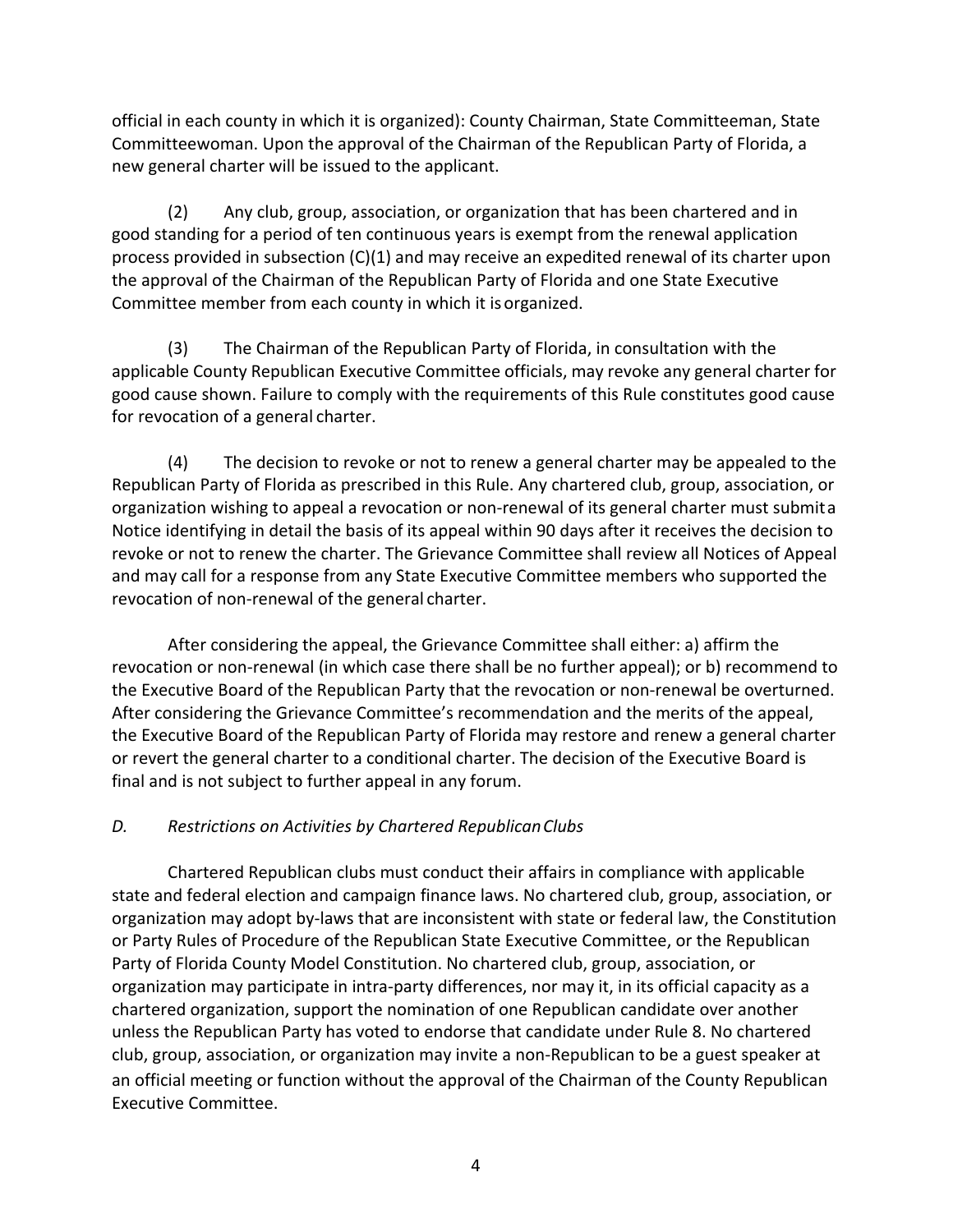### **RULE 2 - National Committee Members**

A. (1) There shall be elected by the State Executive Committee a National Committeeman and National Committeewoman to be designated the nominees from the state of Florida to serve on the Republican National Committee. The election shall be held at the Annual meeting of the State Executive Committee in each year of a presidential general election, at least fifteen (15) days prior to the presidential nominating convention of the Republican Party.

(2) The State Chairman shall conduct the election. Candidates shall be registered Republicans in the state of Florida and shall be nominated from the floor at the time of the election. Voting shall be by written secret ballot.

B. In the event of a vacancy in the office of National Committeeman or National Committeewoman, such vacancy shall be filled by a majority vote of the members of the State Executive Board at a duly called meeting, and the person so elected shall serve until the next annual meeting of the State RPOF Executive Committee, and provided that the term of that office shall not have expired, such vacancy shall be filled by a majority vote of the State RPOF Executive committee as provided in this Rule, and the person so elected shall serve the remainder of the term of that office.

C. The National Committeeman and National Committeewoman shall be reimbursed for party-related reimbursable travel expenses incurred up to the budgetary authority set by the State Executive Board, including transportation, mileage, lodging, and meals. Requests for reimbursement shall be submitted, reviewed, and approved in the same manner as requests for reimbursement by the RPOF Chairman under Rule 20.

### **RULE 3 - Use of Proxies**

A. Proxy voting is not permissible at any meeting held under the authority of the Executive Committee of the Republican Party of Florida, County Republican Committees, or Clubs chartered under Rule 1 above, except for purposes of amending the Constitution of the Republican Party of Florida as authorized in Article IX, Section 4 of that document. A proxy form approved by the General Counsel to the Republican Party of Florida shall be circulated to all State Committee members at the time proposed amendments to the Constitution of the RPOF are circulated pursuant to Art. XIII of the Constitution of the RPOF.

B. When the use of proxies is permitted, the holder of a valid proxy shall be in writing and held by a person who shall be a member of the Republican Executive Committee of Florida. The State RPOF Executive Committee member who attends by proxy is counted as present for purposes of determining whether or not there is a quorum.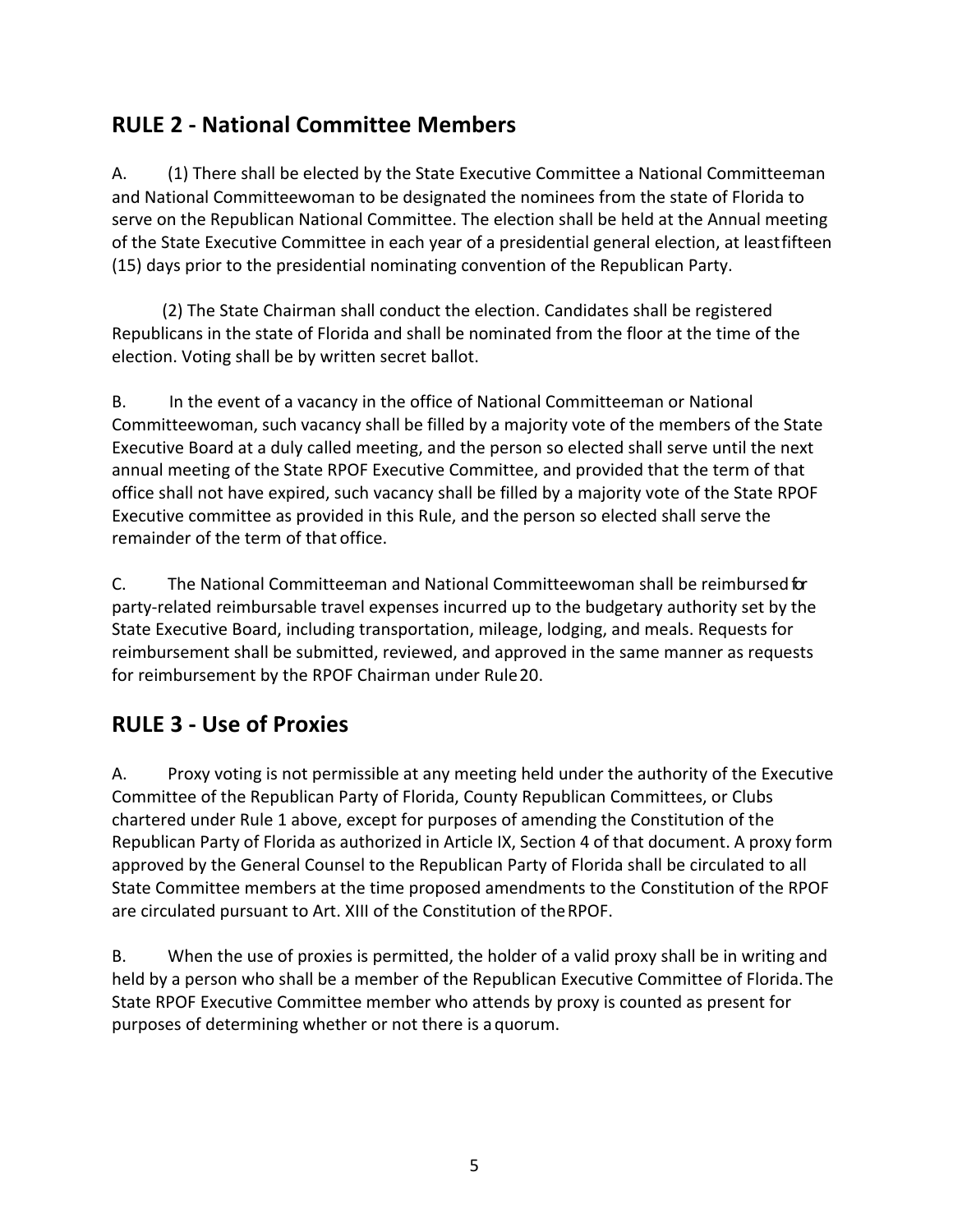### **RULE 4 - Vacancies - Nomination for Public Office**

The following procedure shall be used to fill vacancies in nominations as provided by this section.

A. County Office: Vacancy in nomination in a county office shall be filled by majority vote of a quorum present at the duly called meeting of the County Executive Committee as per Florida Statutes, Section 100.111.

B. District Office (Any office which crosses county lines and includes parts of more than one county): Vacancy in nomination in a state or federal district office shall be filled by a majority vote of a quorum present (proxies shall not be allowed) at the duly called meeting of the members of the State Executive Committee and County Chairmen from the counties comprising the area involving the district office, which vote shall be cast proportionately to each county's percentage of the total Republican party registration within the election district and allocated equally to each voting member present, providing that no county's total vote shall exceed the allocated percentage for that county. For the purpose of this rule, party registration shall be based on the data available at the date of the last closing of the books of the Florida Secretary of State. District vice-chairmen from the districts involved may attend and act in an ex-officio capacity without vote.

C. Statewide Office: Vacancy in nomination in a statewide office shall be filled by a majority vote of a quorum present at the duly called meeting of the members of the State Executive Board of the Republican Party of Florida.

# **RULE 5 - Election of Precinct Committeemen and Women**

A. (1) Each precinct within each county shall, except as otherwise provided in this rule, the party constitution, or state law, elect one man, who is a registered Republican, and one woman, who is a registered Republican, to serve as Precinct Committeeman and Precinct Committeewoman. However, any precinct with a total registration equal to or greater than 1000 registered voters shall be entitled to an additional Precinct Committeeman and Precinct Committeewoman for every increment of 1000 registered voters in the precinct, who shall serve for the full term of the office regardless of change in precinct population.

(2) The number of registered voters shall be determined at or just priorto the commencement of the qualifying period for such office as shown by the most recent voter registration records of the Supervisor of Elections in such County. At any time thereafter, should the number of registered voters increase so as to exceed 1000 voters, the County Executive Committee shall elect one additional Precinct Committeeman and Precinct Committeewoman in accordance with the procedures set forth below for the filling of vacancies and who shall serve until the commencement of the term of his or her successor, ifany.

B. In counties divided into 40 or more precincts, the State Executive Committee may adopt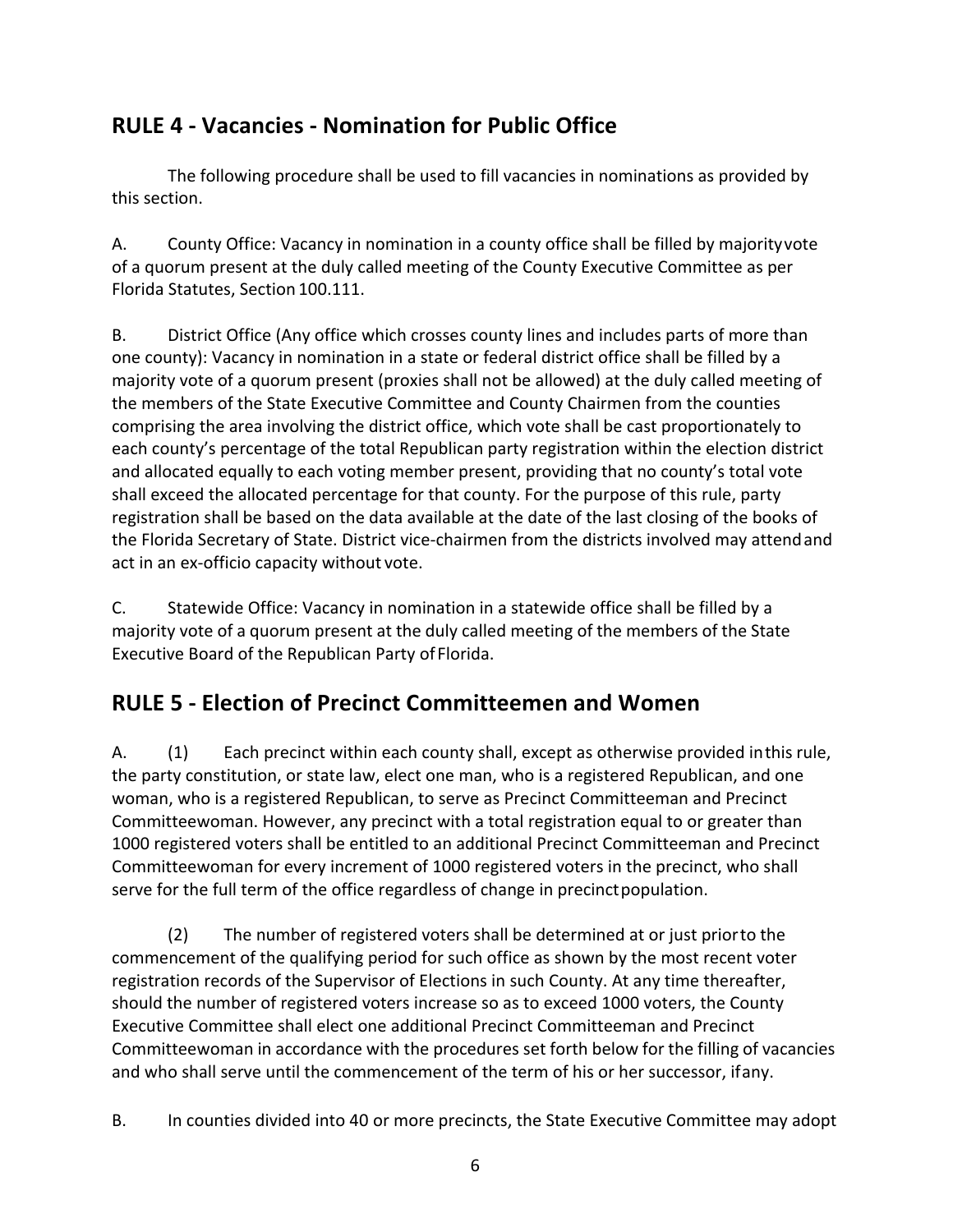a district unit of representation for such county Executive Committees. Upon adoption of a district unit of representation, the State Executive Committee shall request the supervisor of elections of that county, with approval of the Board of County Commissioners, to provide foran appropriate number of election districts as nearly equal in number of registered voters as possible. Where the district unit of representation has been adopted, district representatives shall be elected in the same manner as Precinct Committeemen and Committeewomen, and shall serve in place of precinct men and women.

C. The Precinct Committeemen and women or the district men and women elected in accordance with this rule shall constitute the County Executive Committee. Pursuant to the party constitution, and Florida Statutes, the State Committeeman and State Committeewoman, and all members of the Florida legislature who are residents of the county and members of the Republican Party, shall be voting members of the County Executive Committee. County Executive Committees shall not extend voting membership status to any other individuals. Each member of the committee shall be entitled to one vote.

D. Pursuant to Florida Statutes 103.091(5), in the event no county committeeman or committeewoman is elected or a vacancy occurs from any other cause in the County Executive Committee, the vacancy shall be filled by a majority vote of those present at a regular meeting at which a quorum is present. Such vacancy shall be filled by a qualified member of the political party residing in the district where the vacancy occurred and for the unexpired portion of the term and shall not be deemed a member until the name has been duly recorded with the Supervisor of Elections by the secretary of the County Executive Committee.

E. In accordance with Section 103.091, Florida Statutes, Precinct Committeemen and Precinct Committeewomen shall be elected for four-year terms which shall commence on the first day of the month following each general election (December 1). Within thirty days of the primary election, Precinct Committeemen and Precinct Committeewomen shall sign and file a loyalty oath as prescribed in Rule 9. Failure to file a completed loyalty oath is cause for immediate removal from office.

F. Candidates for Precinct Committeemen and Precinct Committeewomen shall qualify for office in accordance with Section 103.091, Florida Statutes.

G. The outgoing chairman of each County Executive Committee shall hold an organizational meeting of all newly elected precinct committee members and for the purpose of electing officers and said meeting shall take place within 30 days of the date the new members take office.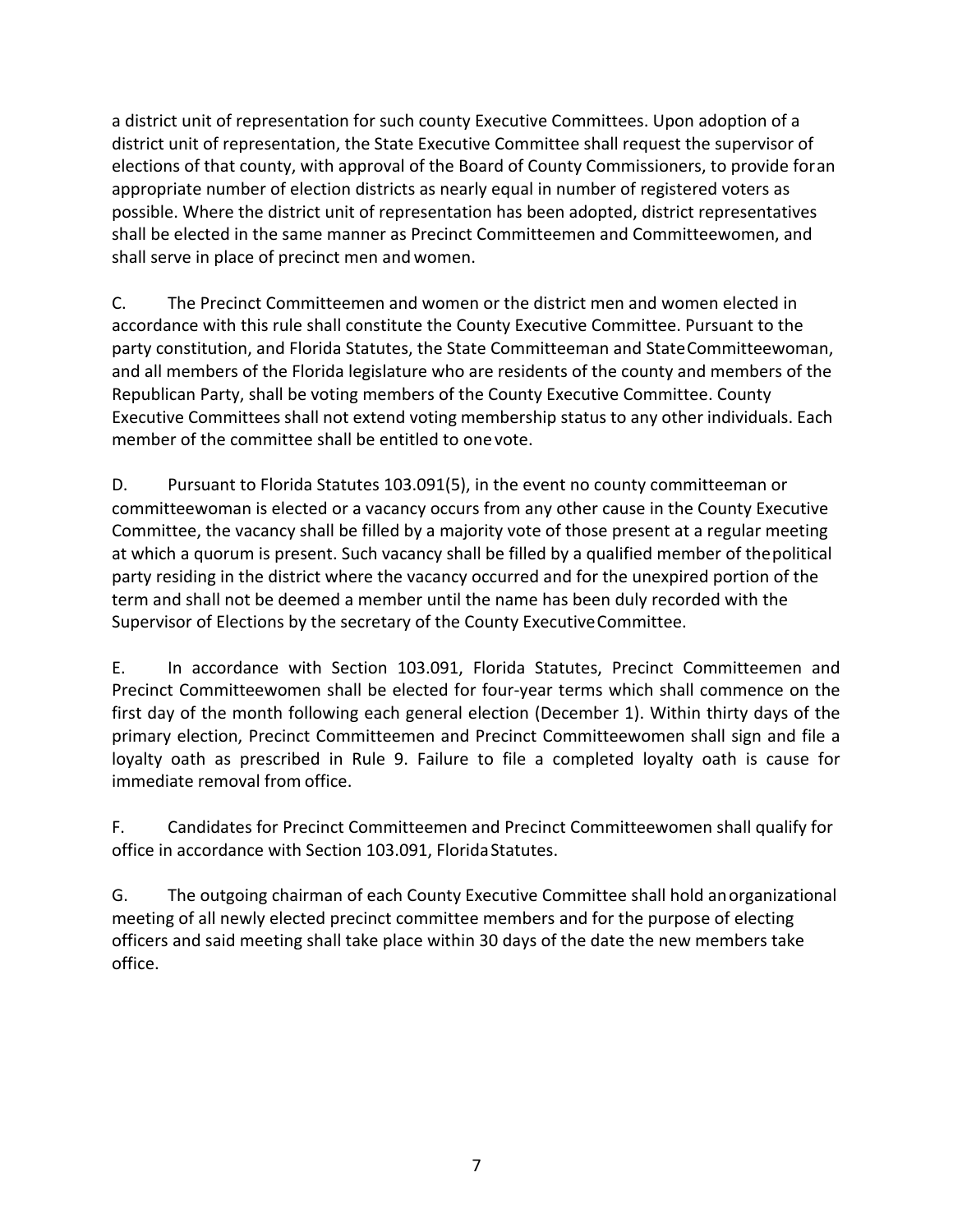# **RULE 6 - Officers of County Committees**

A. All officers of a County Executive Committee including but not limited to, the County Chairman, Vice-Chairman, Secretary and Treasurer shall be members of such committee and this rule shall be included as a provision in the county committee's constitution and/or bylaws. All county party executive committee officers shall be elected for a two year term and may hold only one office in the County Executive Committee. Alternate county executive committee members are not eligible to serve as elected officers of the County Executive Committee, unless this rule is waived by the Executive Board of RPOF.

B. Florida Statutes and the Rules of the Republican Party of Florida require that certain items be filed with the Republican Party of Florida by the County Executive Committee. In the event that such filings are not timely made, the Chairman of the Republican Party of Florida shall notify the chairman of the County Executive Committee by registered mail of the delinguency. The chairman shall have thirty (30) days from receipt of such notification to file the appropriate materials. If the filing is not completed within thirty (30) days, the Chairman of the Republican Party of Florida may remove from office the chairman of the County Executive Committee, and that office will devolve to the person in succession as defined by the constitution and/or by-laws of the County Executive Committee. Such person shall, withinthirty (30) days, call a meeting for purposes of electing a new Chairman in accordance with the election procedures set forth in the constitution and/or bylaws of the County Executive Committee. If the acting chairman fails to timely call such an election, the Chairman of the Republican Party of Florida may remove the acting Chairman from office. That office will then devolve to the next person in succession as defined by the constitution and/or bylaws of the County Executive Committee.

C. Each County Executive Committee shall meet at least six (6) times during the calendar year, one meeting within each quarter with at least twenty-eight days between each meeting. The meeting shall be called by the Chairman, with notice of the meeting to be sent provided to each member of the executive committee at least ten (10) days prior to the meeting. This shall specifically be the duty of the County Chairman, and in the event that the County Chairman does not call such meetings when due, the State Chairman may remove the County Chairman from office. In such event, the office of county chairman shall devolve to the next person in succession as defined by the constitution and/or bylaws of the County Executive Committee. If the acting Chairman fails to timely call such an election, the Chairman of the Republican Party of Florida may remove the acting chairman from office. The office will then devolve to the next person in succession as defined by the constitution and/or bylaws of the County Executive Committee.

### **RULE 7 - Alternate County Executive Committee Members**

A. All county executive committees may include in their constitutions and/orbylaws a provision allowing alternate county committee members. The following is recommended for such use: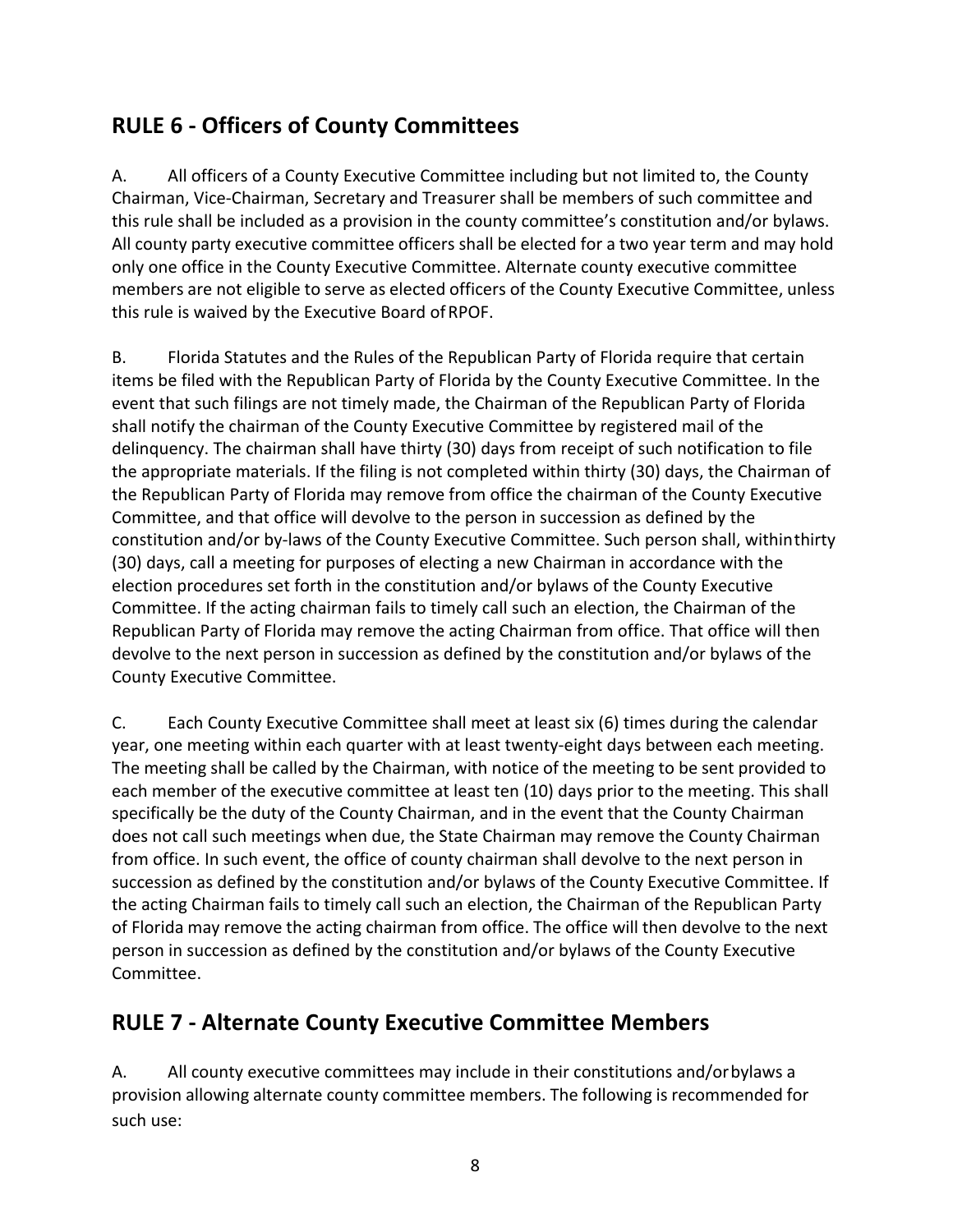There may be as many alternate county executive committee members as there are duly elected members in each precinct. Alternate members shall have no vote, except in the absence of the member they represent. Each alternate member shall possess the qualifications required of the members represented, shall file the same oath and shall be duly voted upon for membership by the members of the county committee.

### **RULE 8 - Endorsements**

A. The State Executive Committee may endorse, certify, screen, orrecommend candidates in contested Republican primaries only upon unanimous approval of the Executive Board and the approval of 60% of the State Executive Committee at a meeting called for that purpose and at which a quorum is present.

B. County Executive Committee may endorse, certify, screen, or recommend a Republican candidate in a contested Republican primary, or a registered Republican in a nonpartisan election (including judicial races where it is legally permissible), or a local Unitary Special/General Election, by either of the two following methods: (1) Upon the affirmative vote of not less than 60% of the County Executive Committee present and voting at a duly called meeting complying with notice requirements set forth below, provided that the number voting to endorse represents a majority of the full committee, or (2) upon the affirmative vote of not less than two-thirds (2/3) of those present and voting at such meeting, provided that a quorum is present at the time the vote is taken. Each announced candidate shall be likewise notified that a vote on endorsement is to be taken and that he or she will be allowed to speak at such meeting in support of or opposition to any proposed endorsement, certification, or recommendation for an office for which he or she is a candidate.

C. There shall be no less than ten days written notice to each member of the Executive Committee of any meeting at which the vote is to be taken. The written notice shall inform each member of the time, date, place of meeting, and that a vote will be taken to endorse, certify, screen or otherwise recommend one or more Republican candidates for nominationfor election. A copy of the notice of the meeting shall be mailed by the County Chairman or other appropriate officer to: Republican Party of Florida, P.O. Box 311, Tallahassee, Florida, 32302.

D. A County Republican Executive Committee may not endorse, certify, screen, or recommend a candidate in a contested election for a publicly elected position on a Republican Executive Committee. This provision does not preclude any Republican Executive Committee member from supporting in any manner his or her personal candidate of choice in a contested election for a publicly elected position on a Republican Executive Committee, provided he or she does not express that support with public reference to his or her title or office within the Republican Party of Florida.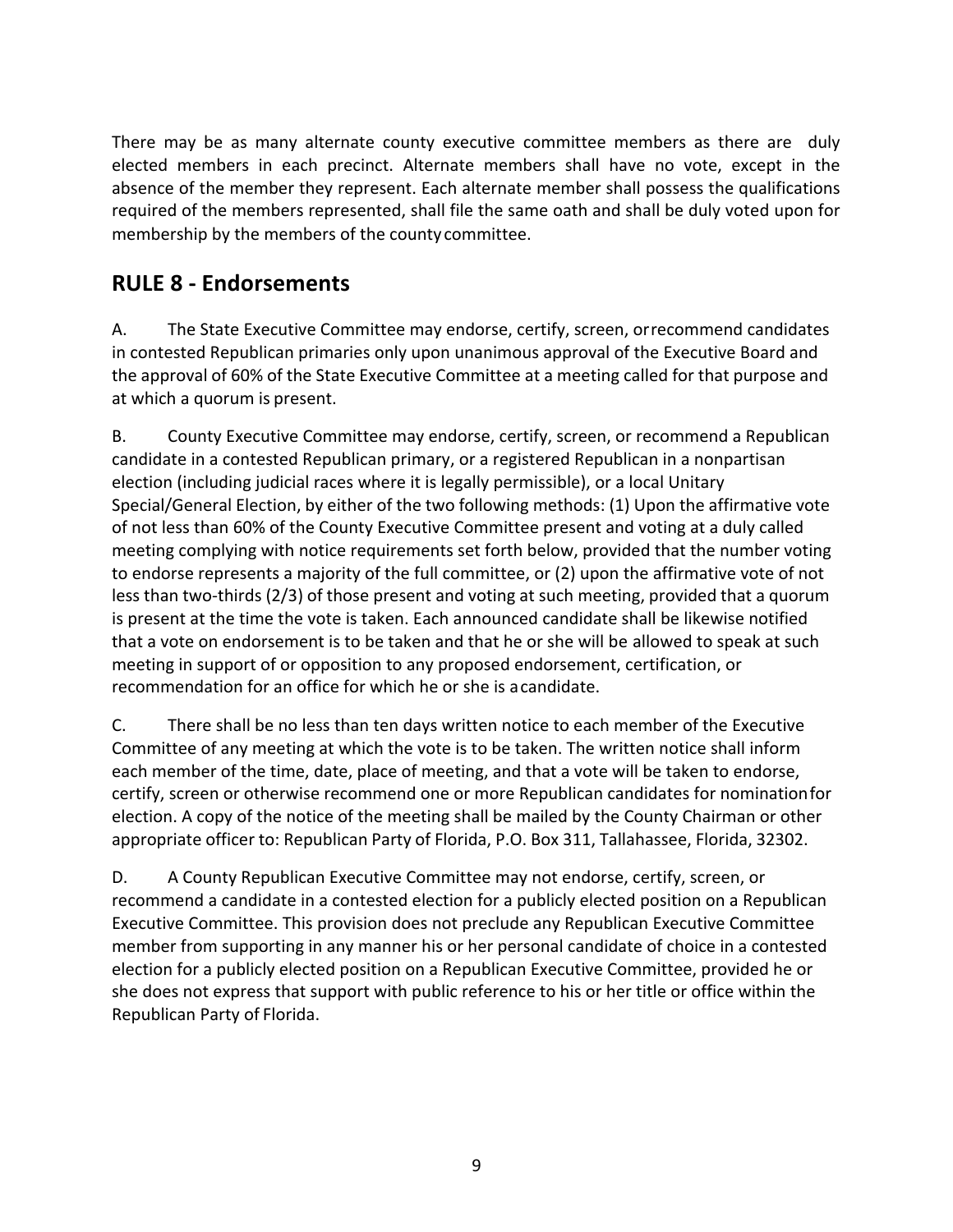#### **RULE 9 – Oath of Party Loyalty**

#### *A. Form of Party Loyalty Oath*

As a condition of membership on a Republican Executive Committee, each County Republican Executive Committee and State Republican Executive Committee member must sign and file an oath of party loyalty in the following form:

> *I* swear or affirm that during my term of party office I will not actively, publicly, or financially support the election of any *candidate seeking election against:*

> *(1)* The Republican Party's nominee in a partisan unitary, *general, or special election that includes a Republican nominee;or*

> *(2) A registered Republican in a non-partisan election, except that this provision does not apply to judicial races under Chapter 105, Florida Statutes.*

> *I* further swear or affirm that, in a contested Republican primary *election, I will not support the nomination of one Republican candidate over another in my capacity as a Republican Executive* Committee member unless the Executive Committee has voted to endorse that candidate in accordance with RPOF Rule 8. This *provision does not preclude me from supporting in any manner my personal Republican candidate of choice in a contested Republican*  primary election, provided I do not express such support with public reference to my title or office within the Republican Party of *Florida.*

*B. Filing Instructions for Party LoyaltyOath*

Each Republican Executive Committee member required by this Rule to sign a party loyalty oath must file the oath with the Chairman of his or her respective State or County Republican Executive Committee (or the Chairman's designee) no later than 30 days after election to party office. The party loyalty oath shall be witnessed, verified, or notarized.

### **RULE 10 – Selection of Delegates and Alternate Delegates to the Republican National Convention**

*A. Exclusive Method for Selection of Delegates and Alternate Delegates to Republican National Convention*

All delegates and alternate delegates to the Republican National Convention shall be elected as prescribed by this Rule following the Florida Presidential Preference Primary.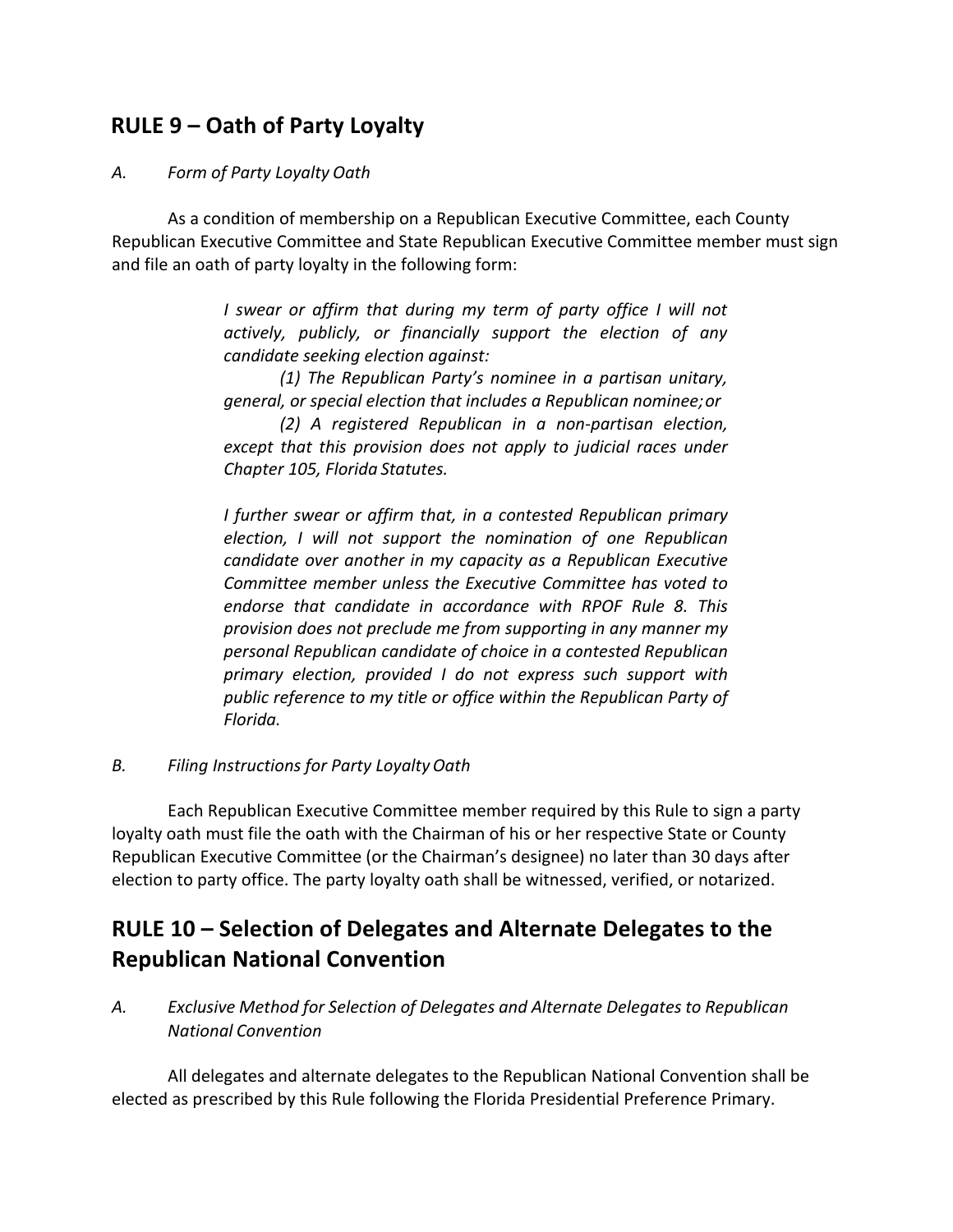#### B. All Delegates and Alternate Delegates Awarded to Statewide Winner of Florida *Presidential Preference Primary*

The Republican presidential candidate receiving the highest number of statewide votes at the Florida Presidential Preference Primary shall be awarded all delegates and alternate delegates to the Republican National Convention. The delegates and alternate delegates shall be elected as prescribed by Rule 10(D). The Chairman of the Republican Party of Florida, or his or her designee, shall be bound to count and cast all delegate votes for that presidential candidate during the first three convention ballots unless the convention rules state that delegates are bound for more than three ballots. If the candidate to whom the delegate votes are bound releases the delegates or withdraws his or her candidacy, then the delegate votes will not be bound to any candidate. No delegate, other than the Chairman of the Republican Party of Florida, or his or her designee, shall be entitled to cast any vote on his or her own behalf until the fourth convention ballot.

#### *C. Submission of Proposed Delegates and AlternateDelegates*

No later than one week after the Florida Presidential Preference Primary, each Republican presidential candidate whose name appeared on the ballot shall submit to the Chairman of the Republican Party of Florida a list of proposed delegates and alternate delegates from among that candidate's supporters to be considered as candidates for election as delegates and alternate delegates. The lists of proposed delegates and alternate delegates shall be distributed by the Chairman of the Republican Party of Florida to Executive Board of the Republican Party of Florida and to the Chairman of each Congressional District Caucus before the election of delegates and alternate delegates.

#### *D. Election of Delegates and AlternateDelegates*

Under the Rules of the Republican Party (as amended), the Republican Party of Florida is entitled to a certain number of delegates and alternate delegates to the Republican National Convention. The Chairman of the Republican Party of Florida, the National Committeeman, and the National Committeewoman shall serve as delegates without alternates. The remaining delegates and alternate delegates shall be elected at a meeting duly called by the Chairman of the Republican Party of Florida no sooner than one week after the Presidential Preference Primary and no later than 45 days before the time set for the meeting of the Republican National Convention. The delegates and alternate delegates shall be elected as follows:

(1) Three delegates and three alternate delegates shall be elected by each of the Congressional District Caucuses (composed of the State Committeemen, State Committeewomen, and County Chairmen representing any county in each Congressional District). Proxy voting is not permitted.

(2) The remaining delegates and alternate delegates shall be elected as Delegates at Large by the Executive Board of the Republican Party of Florida in accordance with the Rules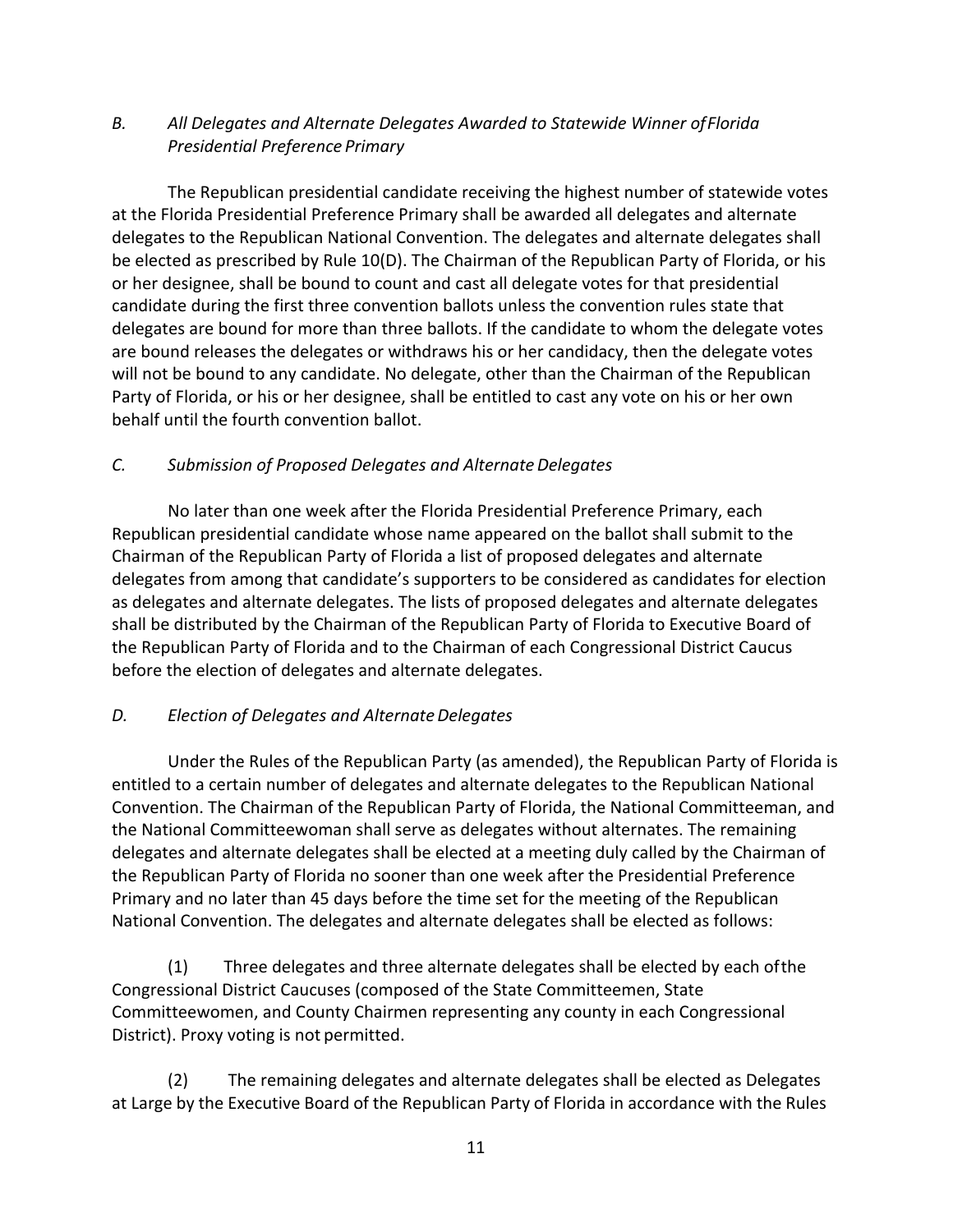of the Republican Party (as amended).

(3) Each candidate for election as a delegate or alternate delegate must be a legal resident and registered Republican voter of the State of Florida. Each candidate for election as a delegate or alternate delegate from a Congressional District Caucus must additionally be a legal resident of that Congressional District. Before the election of delegates and alternate delegates, each candidate for election as a delegate or alternate delegate shall certify that he or she is duly qualified to serve under this Rule by filing a qualifying oath or affirmation in a form approved by the General Counsel to the Republican Party of Florida.

(4) No more than seven days after the election of delegates and alternate delegates, the Chairman of each Congressional District Caucus shall certify to the Chairman of the Republican Party of Florida the names of each delegate and alternate delegate elected from that Congressional District Caucus. The Chairman and Secretary of the Republican Party of Florida shall certify all delegates and alternate delegates of the Republican Party of Florida and shall file their names and credentials with the Secretary of the Republican National Convention no later than thirty-five days before the time set for the meeting of the nationalconvention.

(5) No candidate for delegate or alternate delegate shall be required to pay an assessment or fee to become a candidate or to serve as the elected delegate or alternate delegate. No candidate for delegate or alternate delegate shall be discriminated against for reasons of sex, race, religion, color, age, national origin or physical disability. As required by the Rules of the Republican Party, the Republican Party of Florida shall endeavor to have equal representation of men and women in its delegation to the Republican National Convention.

#### *E. Vacancies in the National Convention Delegation*

If an elected delegate or an alternate delegate is unable to attend the Republican National Convention, the Chairman of the Republican Party of Florida, or his or her designee, shall select his or her replacement. If for any reason the Republican National Convention refuses to seat Florida's elected delegates, all remaining delegates shall be Delegates at Large and shall be selected by the Chairman of the Republican Party of Florida from the original delegation. At least one delegate shall be selected from each Congressional District, with the advice and consent of each Congressional District Caucus Chairman.

#### *F. Notice of Delegate Election Procedures*

A copy of this Rule, as adopted, shall be filed with the Department of State within seven days after its adoption and shall become a public record. The Republican Party of Florida shall also publish notice on its website of these delegate election procedures and of the time, place, and manner of the election of delegates and alternate delegates.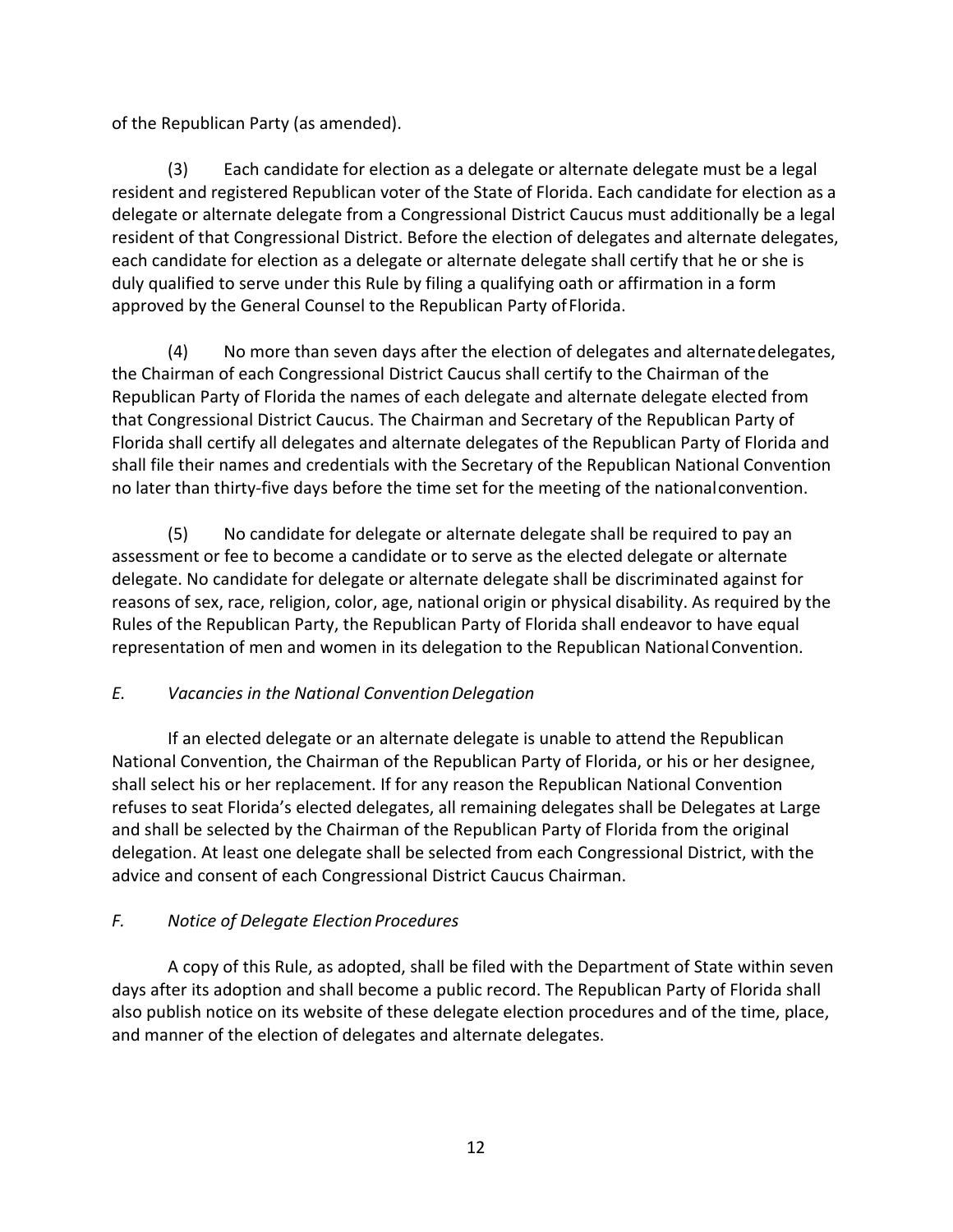# **RULE 11 - Election of State Committeemen and Women; Role and Responsibilities**

A. Each county shall elect one man and one woman to serve as StateCommitteeman and State Committeewoman from that county. Candidates for State Committeeman and State Committeewoman shall qualify for office in accordance with Section 103.091 Florida Statutes. State Committeemen and State Committeewomen shall be elected for four-year terms which shall commence on the first day of the month following each Presidential general election (December 1). Within thirty days of the primary election, State Committeemen and State Committeewomen shall sign and file a loyalty oath as prescribed in Rule 9. Failure to file a completed loyalty oath is cause for immediate removal from office. There shall be no limit on the number of terms in which a State Committeeman or State Committee woman mayserve.

For the purpose of defining "good standing" under Florida Statutes, any person elected as a State Committeeman or State Committeewoman shall during their term of office:

(1) Maintain voter registration as a Republican;

(2) Maintain their personal residency in the county from which their election occurred;

 $(3)$  Sign and abide by the loyalty oath that is prescribed in Rule 9;

(4) Adhere to the duties, responsibilities, and attendance requirements of the Office of State Committeeman or Committeewoman;

(5) Comply with and uphold the State Party Constitution and Rules of Procedure.

B. Electors seeking to qualify for such office of state committeeman or state committeewoman shall do so with the Supervisor of Elections no earlier than noon of the  $71<sup>st</sup>$ day or later than noon of the 67th day preceding the first primary of the Presidential election year.

C. The outgoing chairman of each State Executive Committee shall hold an organizational meeting of all newly elected State Committee members for the purpose of electing officers and said meeting shall take place within 60 days of the date the new members take office.

D. The role and responsibilities of State Committeemen and State Committeewomen include, but are not limited to, the following:

(1) Act as a liaison between the State Executive Committee and the County Executive Committee.

(2) Elect a Congressional District Chairman who is entitled to vote on the State Executive Board.

(3) Serve as at-large members of the County Executive Committee.

(4) Assist and cooperate with District Chairmen, County Chairmen, and Party Field Directors in promoting seminars, caucuses, and fund-raising events.

(5) Share all correspondence, newsletters, information bulletins, etc., from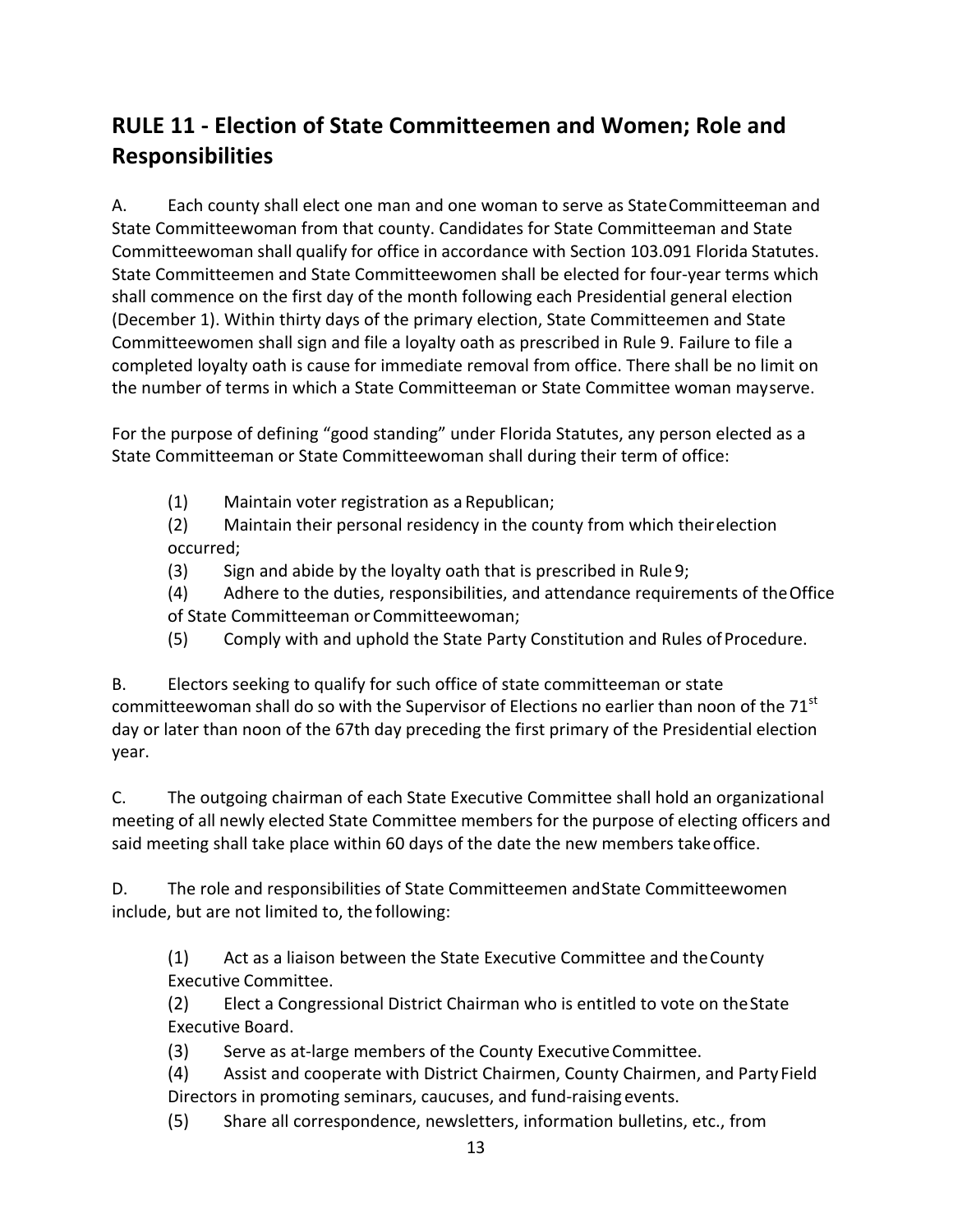RPOF or other relevant sources, and directing them to officers and members of the County Executive Committee.

(6) Fulfill such additional duties and responsibilities as may be requested by the RPOF Chairman.

### **RULE 12 - Liabilities**

A. The members, officers, agents and members of the Executive Committee of the Republican Party of Florida shall not be personally liable for any debt, liability, or obligation of the Party.

B. All persons, corporations, or other entities extending credit to, contracting with, or having any claim against, the Republican Party of Florida may look only to the funds and property of any such contract or claim, or for the payment of any debt, damages, judgment, or decree, or any money that may otherwise become due or payable to them from the Republican Party of Florida.

### **RULE 13 – Indemnification**

A. The State Committee of the Republican Party of Florida (the "committee") may, upon the affirmative vote of the majority of the Executive Board, to the extent legally permissible, indemnify each person serving or who has served as a member of the Committee or of the Executive Board against all liabilities and expenses, including amounts paid in satisfaction of judgments, in compromise or as fines and penalties, and counsel fees reasonably incurred by him or her, in connection with the defense or disposition of any action, suit, or other proceeding, whether civil, criminal, administrative, or investigative, in which he or she may be involved or with which he or she may be threatened, while in office or thereafter, by reason of his or her being or having been such a member or by reason of his or her serving or having served the Committee in any capacity referred to in the next paragraph.

B. "County Executive Committees Each County Executive Committee of the Republican Party of Florida may provide indemnification to the same extent and on the same terms as is provided by the State Executive Committee of the Republican Party of Florida to its members, pursuant to paragraph A above."

C. That indemnification of other persons serving or who have served as officers, employees, or other agents of the Committee, or, at its request, as members, directors, trustees, officers, employees, fiduciaries, or other agents of a corporation, trust, or other organization in which the Committee has an interest may be provided by the Committee whenever and to the extent authorized by a disinterested majority of the members of the Executive Board. Any such indemnification may include payment of the Committee of expenses incurred in defending any such action, suit, or other proceeding in advance of the final disposition thereof, upon receipt of an undertaking by the person indemnified to employ counsel satisfactory to the Committee and to repay such payment if it shall ultimately be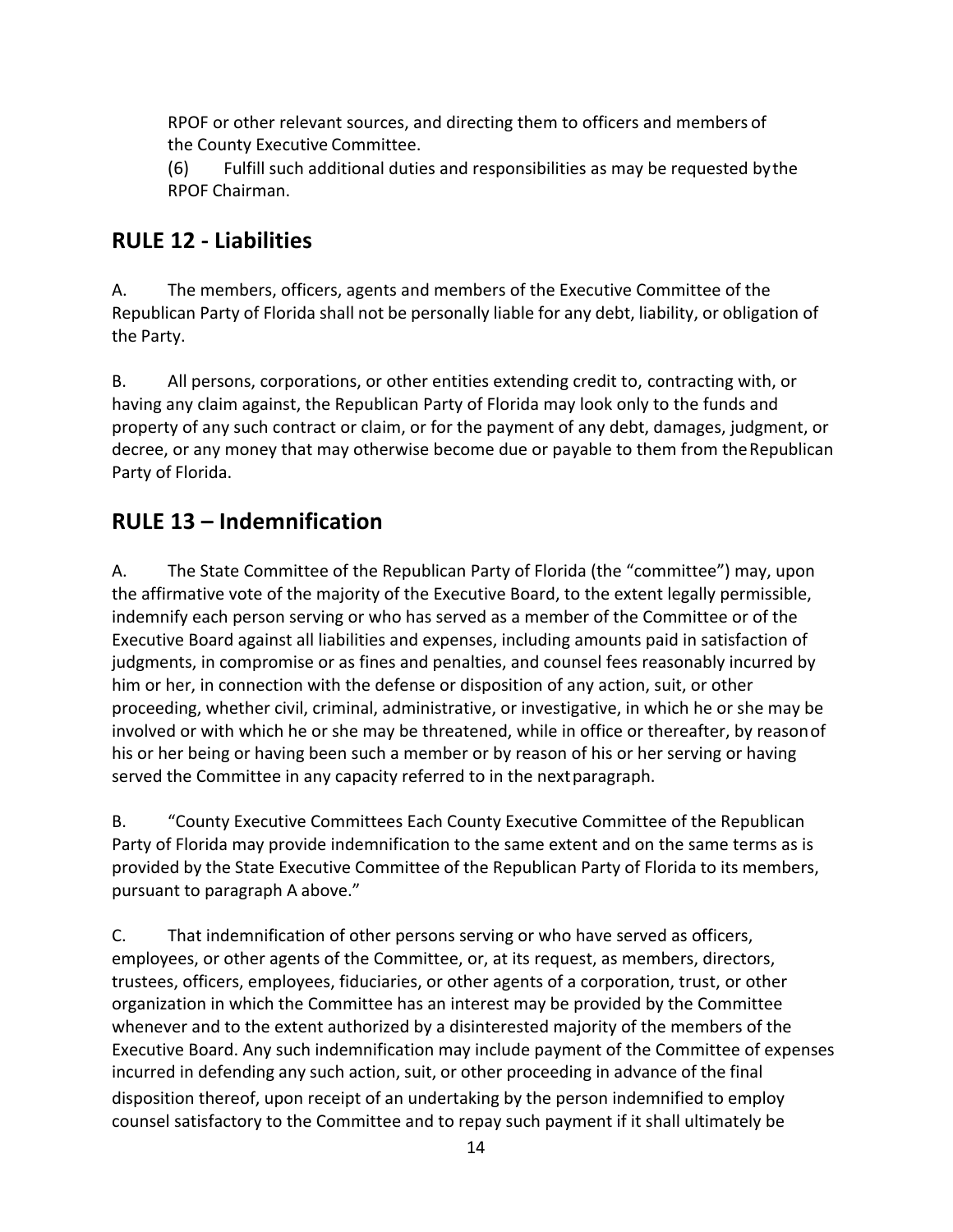determined that he or she is not entitled to indemnification under thisrule.

D. Further, that notwithstanding the foregoing provisions of this Rule, no indemnification shall be provided for any person with respect to any matter: (a) as to which he or she shall have been adjudicated in any proceeding not to have acted in good faith in the reasonable belief that his or her action was in the best interests of the Committee; or (b) disposed of by acompromise payment, pursuant to consent decree or otherwise, unless he or she shall have been determined to have acted in good faith in the reasonable belief that his or her action was in the best interest of the Committee, such determination to be made by a disinterested two-thirds (2/3) majority of all members of the Executive Board.

E. Further that the Committee may purchase and maintain insurance on behalf of any person who is or was a member of the Committee, a member of the Executive Board or an officer, employee, or other agent of the Committee, or who is or was serving at the requestof the Committee as a member, director, trustee, officer, employee, fiduciary, or other agent of the corporation, trust, or other organization in which the committee has an interest, against any liability incurred by him or her in any such capacity, or arising out of his or her status as such, whether or not the Committee would have the power to indemnify him or her against such liability.

F. This rule shall not limit any right of indemnification existing independently of thisrule.

G. Definition: As used in this rule, the terms "member", "director", "trustee", "officer", "employee", and "agent" shall include their respective heirs, executors, and administrators, and a "disinterested" person is one against whom the proceedings in question, or another proceeding of the same or similar grounds, are not then and had not been pending or threatened.

# **RULE 14 - Borrowing or Lending of Funds**

The Republican Party of Florida, without the expressed approval of the RPOF Executive Board, is prohibited from borrowing or lending money for any purpose. It may, however, use an asset as collateral during the course of its normal business.

### **RULE 15 - More Than One County Position**

A person can hold only one position as a County Chairman, County Officer or a State Committeeman or State Committeewoman, except in counties with less than 750 registered Republicans, unless this rule is waived by the RPOF Executive Board.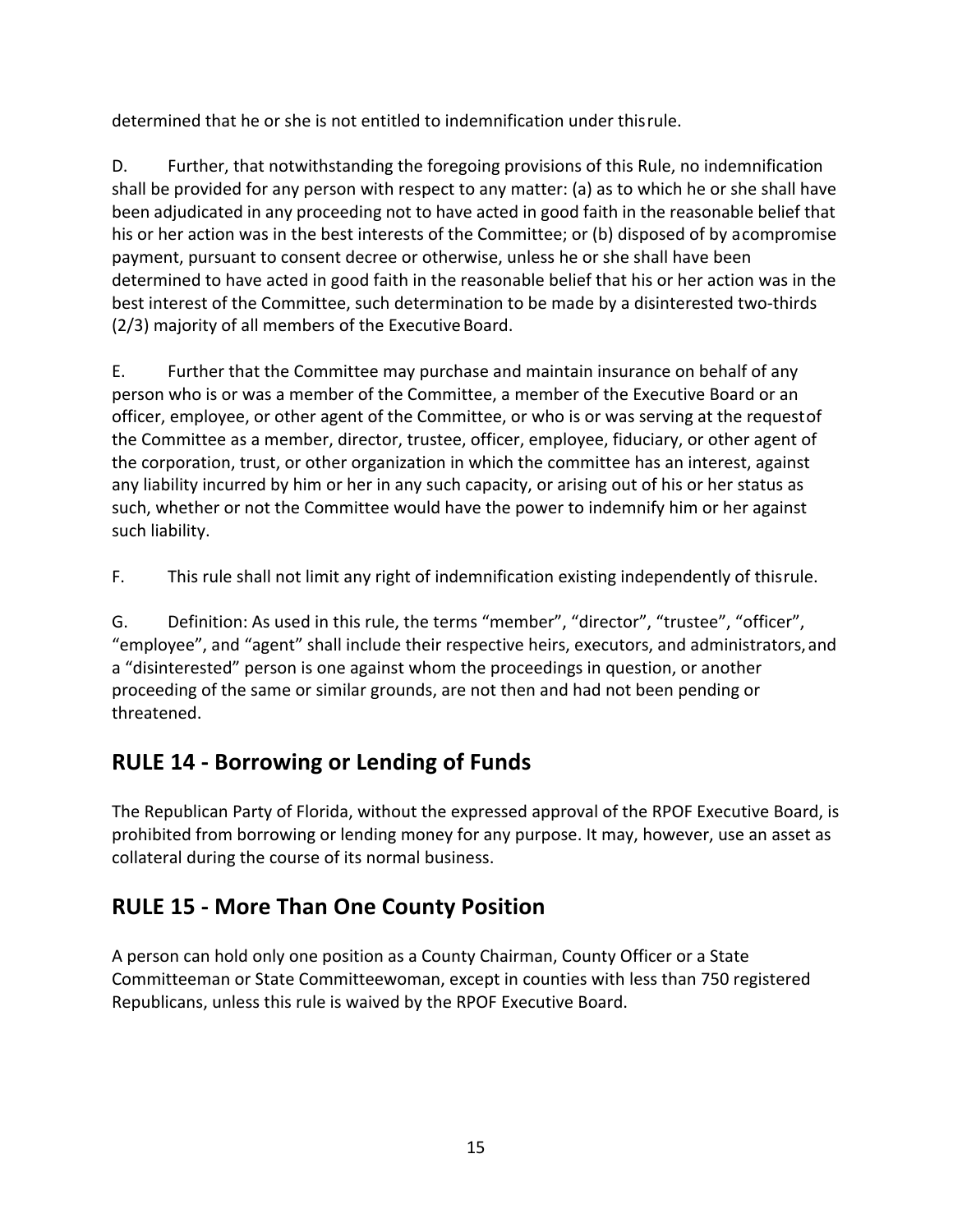### **RULE 16 - County Constitution**

A constitution may be adopted by each County Executive Committee. In the event that no such constitution is adopted, the model constitution developed by the Republican Party of Florida will prevail. If a County Constitution is adopted which is not in conflict with the Florida Statutes, the Constitution of the Republican State Executive Committee, the Rules of Procedure for the Republican Party of Florida or the Model Constitution is adopted and it shall be filed with the Republican Party of Florida.

# **RULE 17 - Republican Party of Florida Chairman and Employees' Salaries**

The Chairman's salary will be fixed by the RPOF Board and employees' salary will be fixed by the Chairman, subject to budget limitations.

### **RULE 18 - Committees and Caucuses of the Republican Party of Florida**

#### *A. Establishment of Standing Committees*

(1) The following permanent standing committees of the Republican Party of Florida are established:

- (a) Audit
- (b) Budget
- (c) Community Engagement
- (d) Constitution and Rules
- (e) Credentials
- (f) Ethics
- (g) Digital
- (h) Faith-Based Engagement
- (i) Grievance
- (j) Legislative Affairs
- (k) Minority Engagement
- (l) Next Generation Republican Roundtable
- (m) Rural County
- (n) Second Amendment
- (o) Veterans Engagement
- (p) Voter Turnout
- (q) Women's Engagement

(2) At any time, the Chairman of the Republican Party of Florida may also establish such select or ad hoc committees as he or she deems necessary.

(3) The Chairman of the Republican Party of Florida may appoint the Chairman and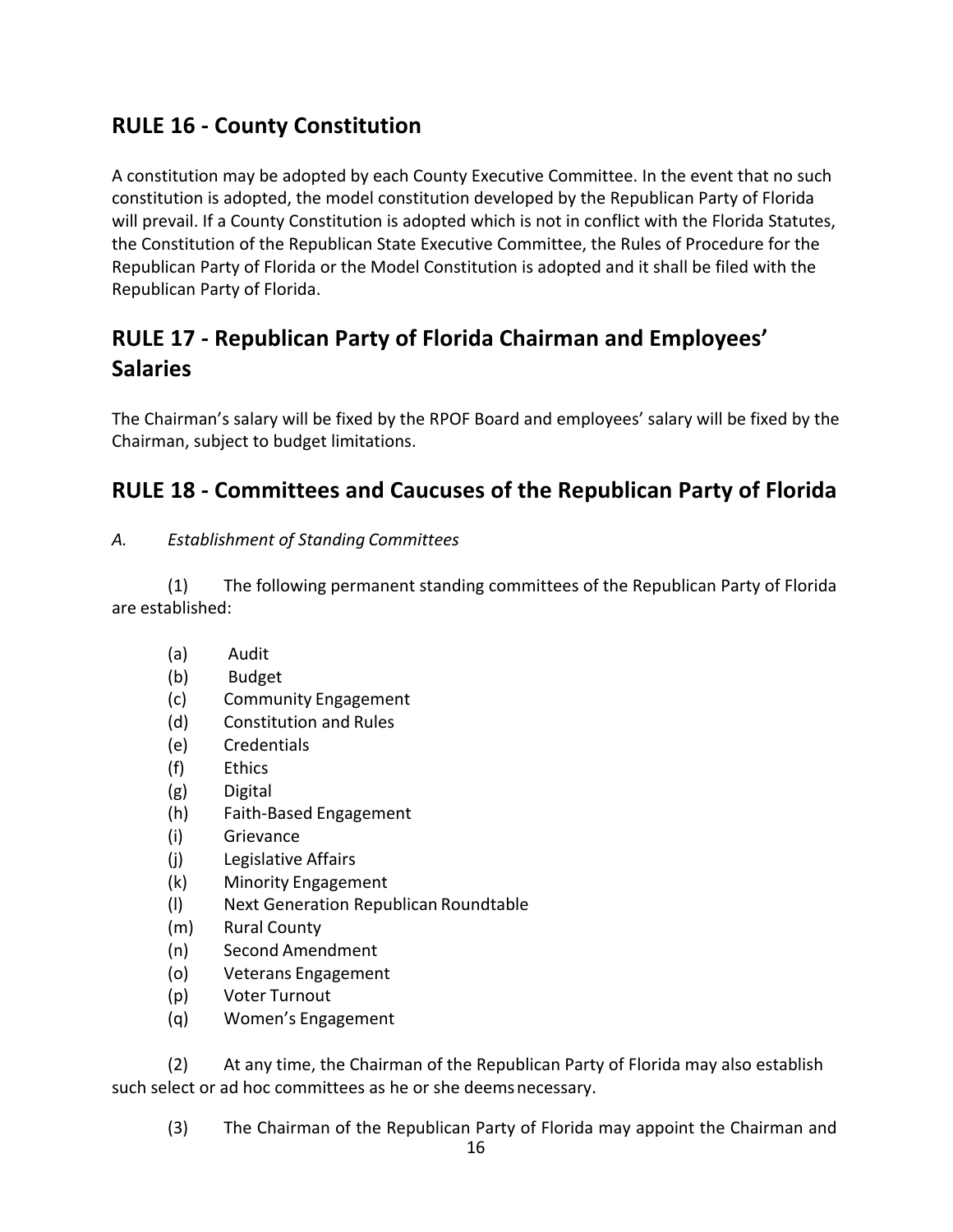all members of each committee. All committee Chairmen and members serve at the pleasure of the Chairman of the Republican Party of Florida. The Chairman of the Republican Party of Florida may also appoint any Republican to serve as a member of any committee in an *ex officio* capacity.

(4) Only members of the Republican State Executive Committee are eligible to serve on a standing committee of the Republican Party of Florida. Any member of a county Republican Executive Committee is eligible to serve on a select or ad hoc committee of the Republican Party of Florida. To the maximum extent possible, committee members should be equally divided between men and women.

#### *B. Organization and Responsibilities of the Audit Committee*

(1) The Audit Committee shall consist of at least seven members of the State Executive Committee, six of whom shall be appointed based on the recommendation of, respectively, the Republican Party of Florida's Vice Chairman, Secretary, Treasurer, National Committeewoman, National Committeeman, and Immediate Past Chairman (if he or she remains in good standing). The Chairman of the Republican Party of Florida shall appoint as members of the Audit Committee the persons recommended as described in this Rule. The Audit Committee shall elect its own Chairman.

(2) The Audit Committee shall interview and select an accounting firm to conduct the annual audit required by law. After the annual audit has been completed, the accounting firm shall present the annual audit to the Audit Committee, which shall have authority to review, approve, and file a copy of the audit with the Florida Department of State prior to the statutory filing deadline. The Audit Committee shall provide a report on the results of the annual audit to the Executive Board of the Republican Party of Florida, along with any recommendations of the Audit Committee concerning the annual audit. The Audit Committee shall have the authority to inspect and audit, but not to change, destroy, deface, or remove any of the financial records of the Republican Party of Florida. The term of the Audit Committee members shall expire with that of the Officers of the State Executive Committee.

#### *C. Establishment of Caucuses*

In addition to the committees established under this Rule, there shall be a Caucus of County Chairmen, a Caucus of State Committeemen and State Committeewomen, and a Caucus of Appointees that shall be made up of the 10 Governor's Appointees, the 10 Senate President Appointees, and the 10 Speaker Appointees. Each Caucus shall elect its own Chairman and Vice Chairman before the Annual Meeting of the State Executive Committee in each odd-numbered year. Each Caucus shall meet at least four times each year in conjunction with the meetings of the Executive Board of the Republican Party of Florida and shall provide a report on the activities of the Caucus to the Executive Board. Each Caucus has the authority to adopt Bylaws consistent with these Rules and shall file a copy of its Bylaws with the Republican Party of Florida. The first chair of the Caucus of Appointees shall be a current member of the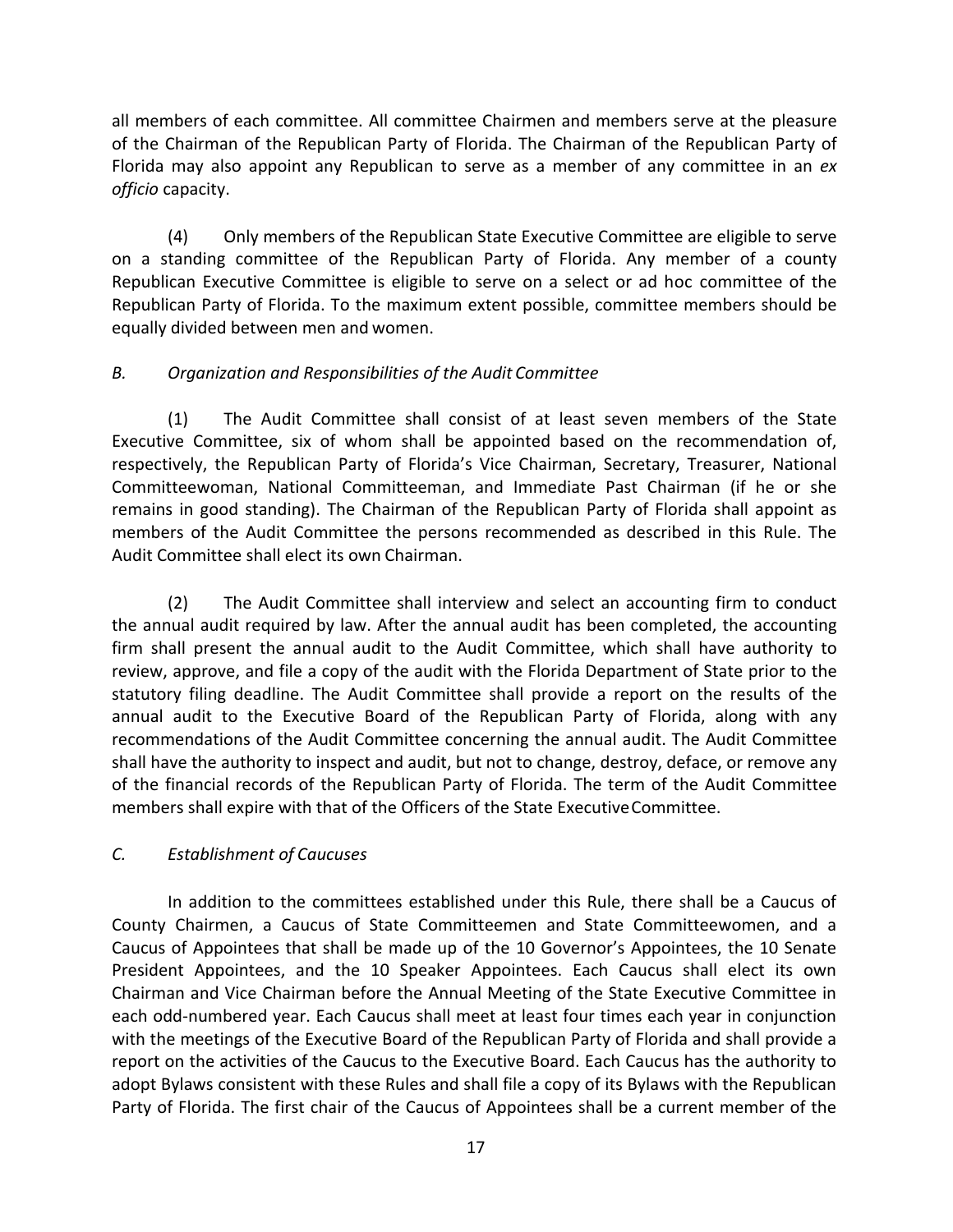Executive Board.

#### **RULE 19 - Budget Committee Presentation**

#### *A. Content and Form of Presentation*

The Budget Committee shall present a proposed budget for approval by the Executive Board of the Republican Party of Florida. The presentation shall take place in a closed Executive Session and shall be in the same format approved by the Budget Committee. The Chairman of the Budget Committee, assisted by RPOF accounting staff, shall conduct a concise summary briefing of the budget itemization and shall respond to any questions by the Executive Board. All budget information shall be confidential and copies for retention shall not be distributed.

#### *B. Timing of Presentation*

The annual budget for each even-numbered calendar year shall be presented and approved at the final quarterly Executive Board meeting of the previous year. The annual budget for each odd-numbered calendar year shall be presented and approved at an Executive Board meeting held after the biennial election of officers of the Republican State Executive Committee, but no later than the second quarterly meeting of each odd-numbered calendar year. Additional meetings of the Budget Committee and the Executive Board shall be held as necessary to ensure the timely adoption of an annual budget as required by this Rule.

#### **RULE 20 - Chairman's Paid Expenses**

A. The RPOF Chairman shall be reimbursed for all party-related expenses incurred, including transportation, mileage, lodging, and meals. The Chairman's request for reimbursement shall be submitted to the Audit Committee within 30 days of the end of the quarter the expenses were incurred, unless an extension is granted by the Audit Committee, and shall include complete documentation of all expenses submitted for reimbursement. Before any expense is reimbursed to the RPOF Chairman, the Audit Committee must make a timely determination of the appropriateness of the reimbursement request. If the Audit Committee declines to approve the reimbursement request, the RPOF Chairman may submit the matter to the RPOF Executive Board for final resolution.

B. The definition of "party-related expenses" shall be based on the rules of the Internal Revenue Service regarding business-related expenses eligible for deduction.

#### **RULE 21 - Executive Committee and Executive Board Meetings**

There shall be an annual meeting of the State RPOF Executive Committee held at such time and place as the RPOF Executive Board may determine. Only members of the State RPOF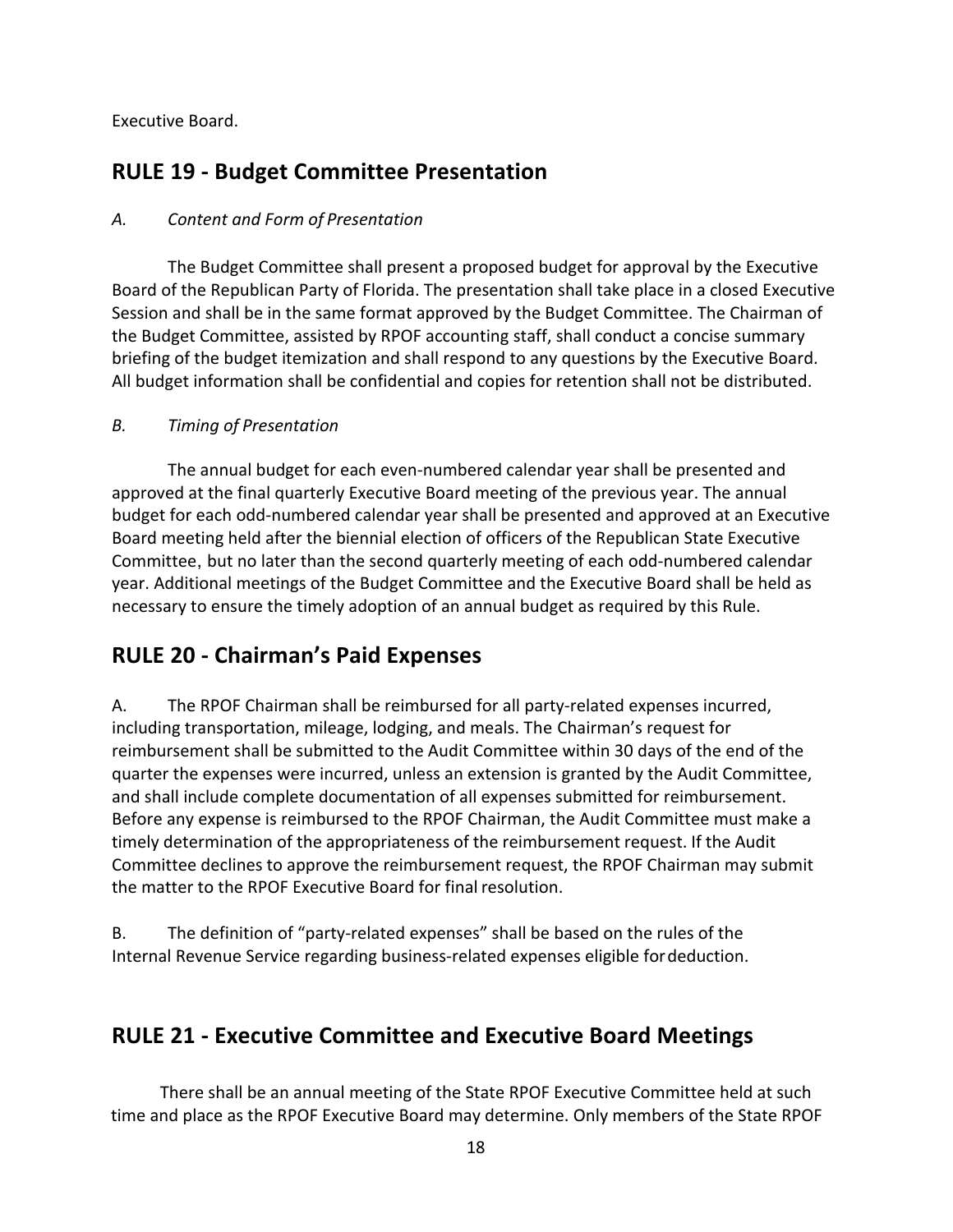Executive Committee in good standing shall be eligible to vote at such meetings. Any challenges as to the membership status of an individual must be made in writing to the Chairman of the Credentials Committee so as to be received by that Chairman by 9:00 a.m. at least three  $(3)$ working days prior to the date of the meeting to allow the Committee to investigate that challenge.

Challenges not received in this timely manner shall not be heard except upon a twothirds (2/3) vote of the Credentials Committee. At this meeting in the odd number years, new officers will be elected. Nominations for Chairman, Vice-Chairman, Secretary, Assistant Secretary, Treasurer and Assistant Treasurer shall be made from the floor at the Annual meeting in odd number years. In the event of more than one  $(1)$  nomination for any officer position, the vote shall be conducted by secret paper ballot. No pre-printed ballot may be used for this process. There shall be a minimum of four quarterly spaced meetings of the RPOF Executive Board each year. The date, location and time will be proposed by the Chairman and approved by the RPOF Board at the preceding quarterly Board meeting. With the exception of the Annual Meeting, Executive Committee and Executive Board Meetings may be held by electronic means with the consent of a majority of the Board, and in accordance with "Robert's Rules of Order, Newly Revised."

### **RULE 22 - Settlement of Grievances**

A. The Chairman of the Republican Party of Florida shall appoint as a standing Committee, a Grievance Committee, consisting of seven members, including the Chairman. The Chairman of the Republican Party of Florida shall also appoint alternate members to serve if necessary. The Committee shall meet at the call of the Chairman of the Committee.

B. If a dispute arises among the members of any county Republican Party Executive Committee, Republican Club, Republican group, or group subject to the rules and regulations of the Republican Party of Florida, or between such parties, and such a dispute cannot be resolved by the members of said committee, club or group, then the resolution of the dispute may be referred in writing, by a member in good standing of the State or County Executive Committee, to the Executive Director of the Republican Party of Florida. The Executive Director shall refer the dispute to the Grievance Committee if determined along with the Legal Counsel to the Republican Party of Florida that the dispute raises issues that are subject to the rules and regulations of the Republican Party of Florida.

C. The dispute shall be referred to the Chairman of the Grievance Committee to be resolved. If the Committee Chairman determines that a hearing is necessary, the Grievance Committee shall hold hearings with respect to the dispute, inviting all parties to the dispute or others, who may be of help to be heard, meet before the Grievance Committee. Other parties who may be of help to settle the dispute may also be given the opportunity to be heard. The Committee shall conduct the hearing in accordance with the Committee's adopted rules of procedure. The notice of written grievance setting forth the conduct of the hearing shall be provided to the parties not less than 10 days in advance of the hearing.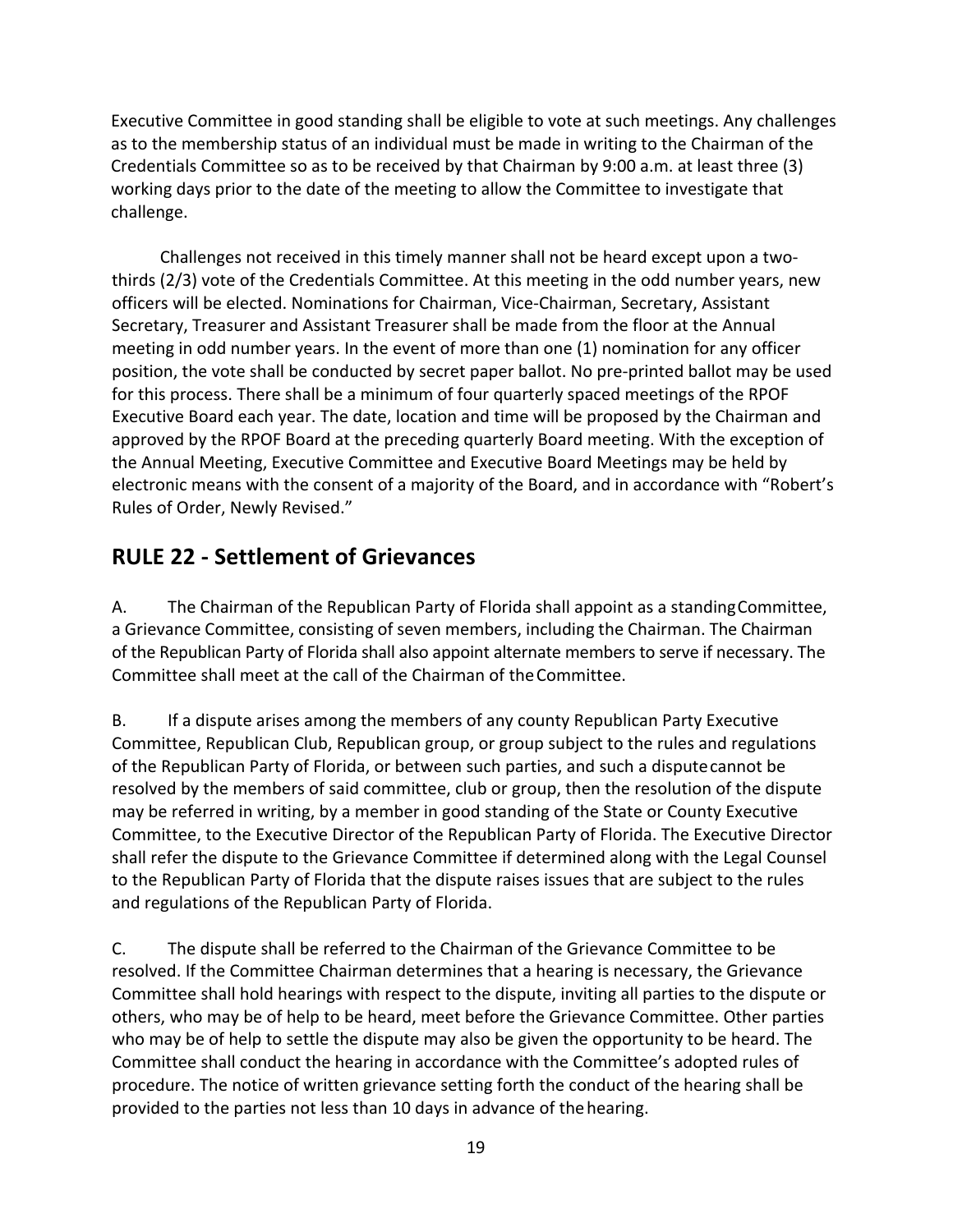D. Hearings will be held within (90) ninety days of such referral in Tallahassee, Florida, at the discretion of the Chairman of the Grievance Committee. Hearings shall be held with at least five members of the Committee present. The Committee shall within (30) thirty days after the hearing make a written report to the RPOF Chairman, setting forth its findings and recommendations as to settling the dispute.

E. If the Chairman of the RPOF approves the recommendations, they are adopted and become final. If the Chairman does not approve the recommendations, he may (a) refer the matter back to the Grievance Committee for further consideration or (b) referthe Committee recommendations to a Grievance Review Committee consisting of the Chairman of the RPOF, the Vice Chairman, RPOF, the Secretary, RPOF, Treasurer, RPOF, and the Legal Counsel to the Republican Party of Florida. The Review Committee shall make a final determination as to a course of action within (30) thirty days. Adoption by the RPOF Chairman as well as any final determination by the Review Committee shall be made in writing and provided to all parties concerned.

As final authority in all Republican matters as granted under Article VII of the Constitution of the Republican Party of Florida, the action of the Chairman of the Republican Party of Florida or the Review Committee may include, but not be limited to the following: Removal or suspension of a Club Charter; removal or suspension of an officer or member of any authorized or chartered Club, Executive Committee or other committee from office or membership; revocation of a prior action or election by a Club, Executive Committee or other Committee; or ordering new elections by such clubs or committees. All actions by the Chairman of the Republican Party of Florida shall be final, unless modified by the State Executive Committee.

### **RULE 23 - Participation in Non Republican Party Organizations**

No Republican County Executive Committee, as defined by Florida Statute, or any Club or Organization chartered under Rule 1 of these Rules of Procedure shall, as an organization, endorse, monetarily support or join any non-partisan or bi-partisan private group, committee or organization established for the purpose of monitoring or regulating political campaigns.

#### **RULE 24 – Resolutions**

#### *A. Resolutions with Prior Notice*

Any proposed resolution shall be submitted in writing to the Chairman of the Republican Party of Florida at least 15 days before the meeting of the Executive Board or State Executive Committee at which the resolution is to be considered. The proposed resolution shall be referred to the Constitution and Rules Committee for a review of its form based on its clarity, understandability, and use of plain language. Upon a two-thirds vote of the Constitution and Rules Committee, the proposed resolution shall be referred to the Legislative Affairs Committee for a review of its content and subject matter. Upon a two-thirds vote of the Legislative Affairs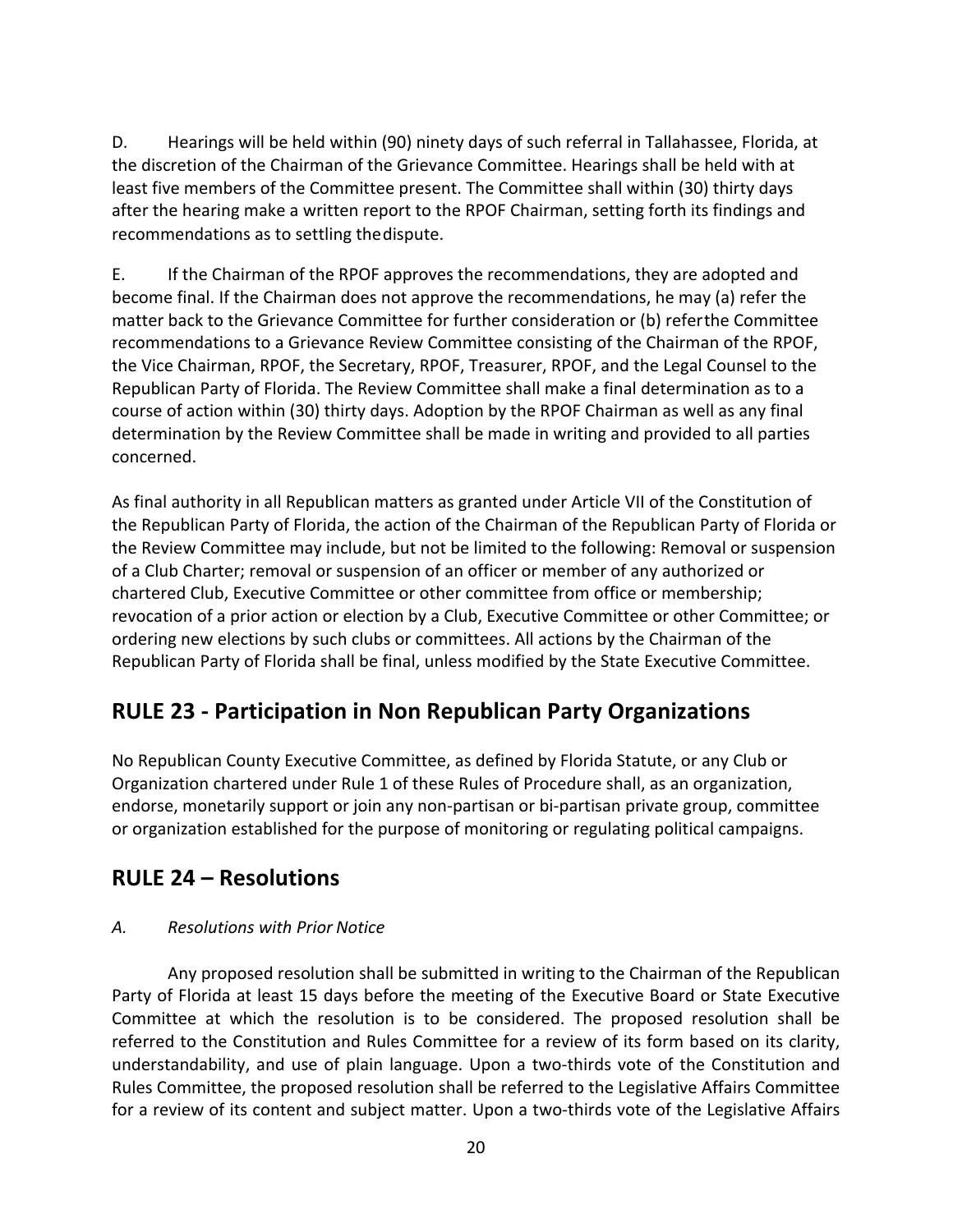Committee, the proposed resolution shall be placed on the agenda for the next meeting of the Executive Board or State Executive Committee, as appropriate.

#### *B. Untimely Resolutions*

Any proposed resolution not timely submitted under paragraph (A) may only be considered under emergency or extraordinary circumstances and if it is received at least 24 hours before the Executive Board or State Committee meeting. The determination of emergency or extraordinary circumstances shall be in discretion of the Chairman of the Republican Party of Florida or a two-thirds vote of the Constitution and Rules Committee. If approved for consideration by the Constitution and Rules Committee, it shall be subject to the same process described in paragraph (A) for Resolutions with Prior Notice.

#### *C. Required Vote for Passage*

Passage of any proposed resolution by the Executive Board or State Executive Committee shall require a two-thirds vote of a quorum present.

#### *D. Committee Consideration of ProposedResolutions*

Meetings of the Constitution and Rules Committee and Legislative Affairs Committee at which proposed resolutions are to be considered shall be scheduled to convene after the regularly scheduled meeting of the Caucus of County Chairmen, the Caucus of State Committeemen and State Committeewomen, and the Caucus of Appointees but before the next scheduled meeting of the Executive Board or State Executive Committee.

#### **RULE 25 - Attendance**

A. The Office of County Chairman, State Committeeman, State Committeewoman, Club President, Precinct Committeeman, Precinct Committeewoman, or any office of the Republican Party may be deemed vacant by the Grievance Committee and affirmed by the RPOF Chairman due to excessive absences from office or failure to fulfill the duties and responsibilities of said office. Upon determining that the office is vacant, provisions of Chapter 103, Florida Statutes may apply.

B. County Chairmen, State Committeemen and State Committeewomen shall attend a minimum of three  $(3)$  of any four  $(4)$  of their respective County Chairmen or State Committeemen and State Committeewomen caucus meetings in each calendar year as documented by the caucus membership attendance record to be reported by the secretary of the caucus to the RPOF.

C. County Chairmen, State Committeemen and State Committeewomen shall attend all county REC meetings and cannot miss three (3) consecutive meetings in a calendar year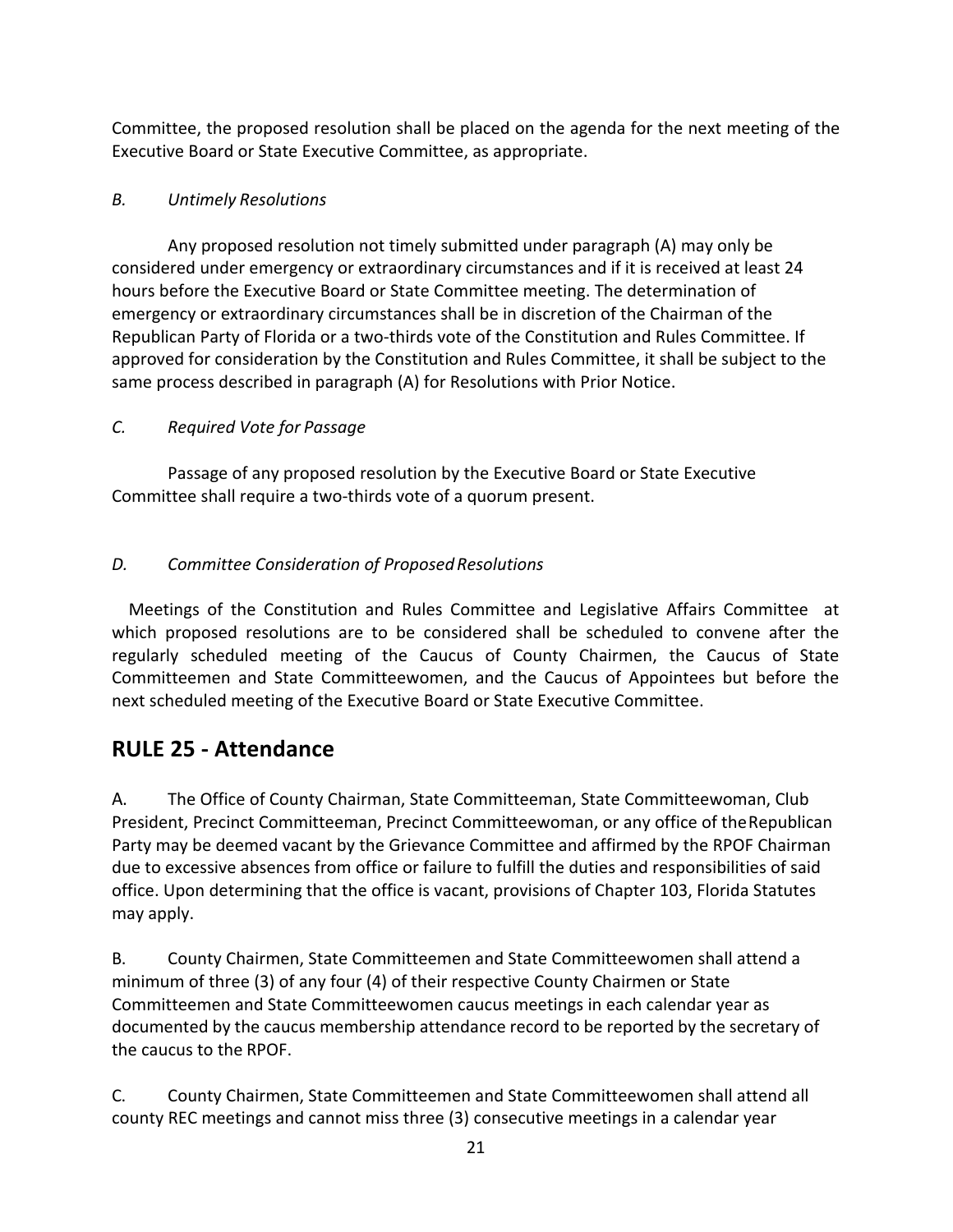without a valid excuse. Attendance shall be documented by the REC meeting attendance record to be reported by the REC secretary to the RPOF.

D. Excessive absences in the case of County Chairmen, State Committeemen and State Committeewomen shall be defined as failure to be reported as present at two (2) or more of the respective meetings of the caucus of County Chairmen or caucus of State Committeemen and State Committeewomen in each calendar year.

E. Bemoval from the office of County Chairman, State Committeeman or State Committee woman for excessive absences under paragraph C or D shall be considered automatic upon written notice by the RPOF Chairman or his/her designee to the County Chairman, State Committeeman or State Committeewoman. No appeal or review shall be deemed permissible or acceptable unless the RPOF Executive Board by a 2/3 vote determines that the removal shall be reversed.

# **RULE 26 - Republican Party of Florida Whistleblower Policy**

A. The Republican Party of Florida shall have and enforce a Whistleblower Policy as set forth in Appendix A to the RPOF Rules of Procedure.

B. The Whistleblower Policy may be amended by the RPOF Executive Board only in accordance with the procedures for amending the RPOF Rules of Procedure.

# **RULE 27 - Contractual Expenditures**

The Chairman, Executive Director, and General Counsel shall each review and approve in advance any proposed contractual expenditures that in the aggregate exceed \$10,000 in a calendar year. Proposed expenditures by Party Senate and House Campaigns are excluded from such review and approval process.

# **RULE 28 - RPOF Accounting Staff**

RPOF accounting staff shall report to the Chairman on day-to-day matters of the Party, but shall be accountable and report to the Executive Board when it is in session.

# **RULE 29 - At-Large Members of the State Executive Committee**

At-large members of the Republican State Executive Committee are eligible to serve in any Executive Board, Officer, Congressional District Caucus, or committee position within the Republican Party of Florida for which County Chairmen, State Committeemen, or State Committeewomen are eligible, and shall be accorded full voting rights. [Disapproved by vote of RPOF State Executive Committee, January 14, 2017]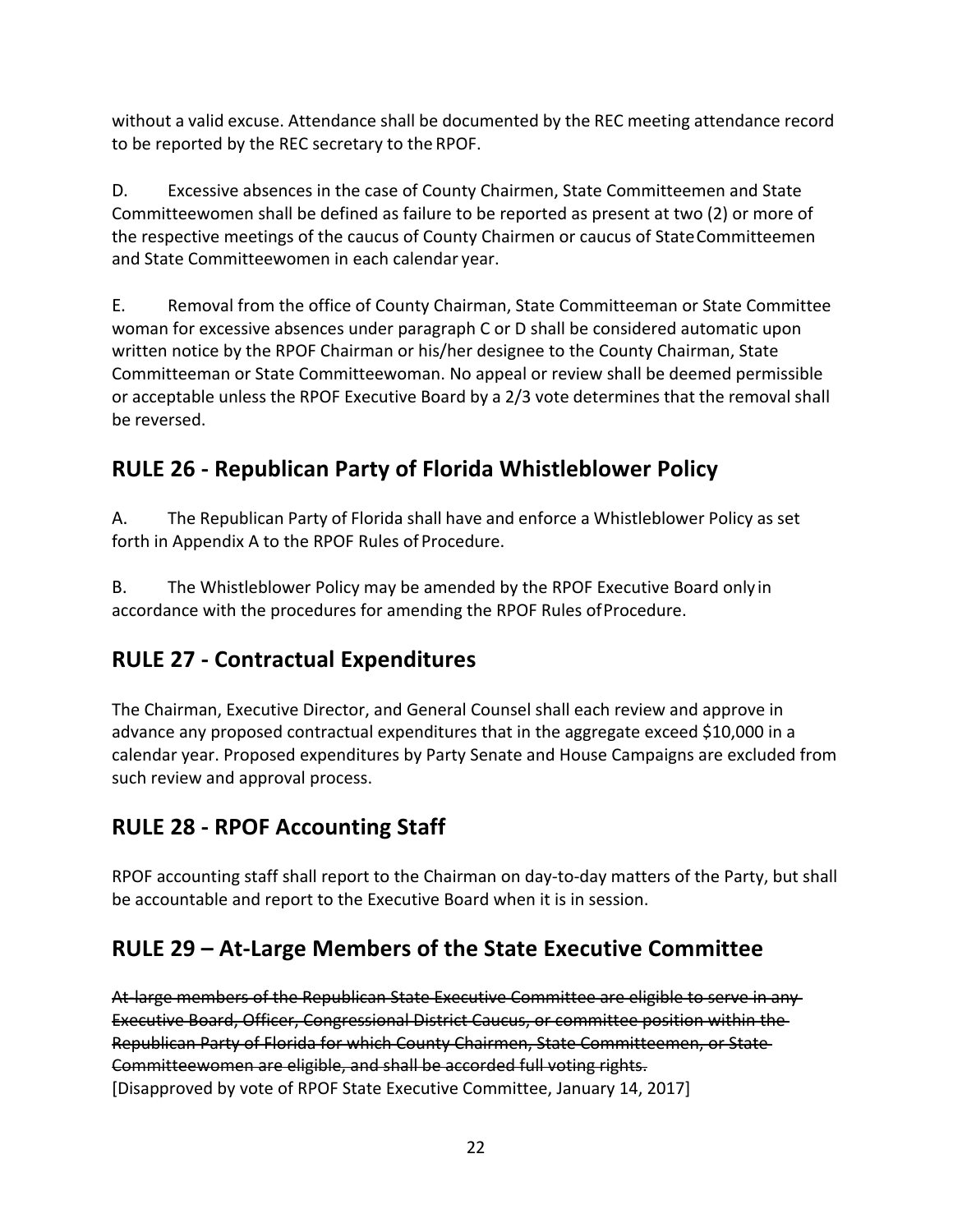### **RULE 30 - Disclosure of Affiliated Business Interests**

No member of the State Executive Committee may enter a contractual relationship with the Republican Party of Florida or any County Republican Executive Committee without first disclosing the nature of the relationship in a memorandum filed with the Chairman of the Audit Committee of the Republican Party of Florida. The disclosure requirements of this Rule apply to any business entity that, in whole or in part, is operated, maintained, or controlled by a member of the State Executive Committee or that employs or provides any other financial benefit to a member of the State Executive Committee.

### **RULE 31 – Candidate Qualifying for Presidential Preference Primary**

#### *A. Purpose of Candidate Qualifying Requirements*

The Republican Party of Florida finds it necessary for Republican presidential candidates to make a preliminary showing of substantial support in order to qualify for a place on the presidential preference primary ballot. The provisions of this rule are intended to accomplish the party's legitimate objectives through reasonable and non-discriminatory restrictions on ballot access.

#### *B. Form of Republican Presidential CandidateOath*

Each Republican presidential candidate, in order to have his or her name submitted to the Secretary of State for placement on the presidential preference primary ballot under section 103.101(2) of the Florida Statutes, shall take or subscribe to an oath or affirmation in writing. A copy of the oath or affirmation shall be made available to the candidate upon request to the Republican Party of Florida and shall be substantially in the following form:

I, the candidate for the Republican Party's canonic state of the Republican Party's nomination for the office of President of the United States of America. I hereby request that the Republican Party of Florida include my name on the list of presidential candidates to be placed on Florida's Republican presidential preference primary ballot.

Signature of Candidate

Signature of Witness

| <b>STATE OF FLORIDA</b>                            |        |  |
|----------------------------------------------------|--------|--|
| <b>COUNTY OF</b>                                   |        |  |
| Sworn to (or affirm) and subscribed before me this | day of |  |

Signature of Notary Public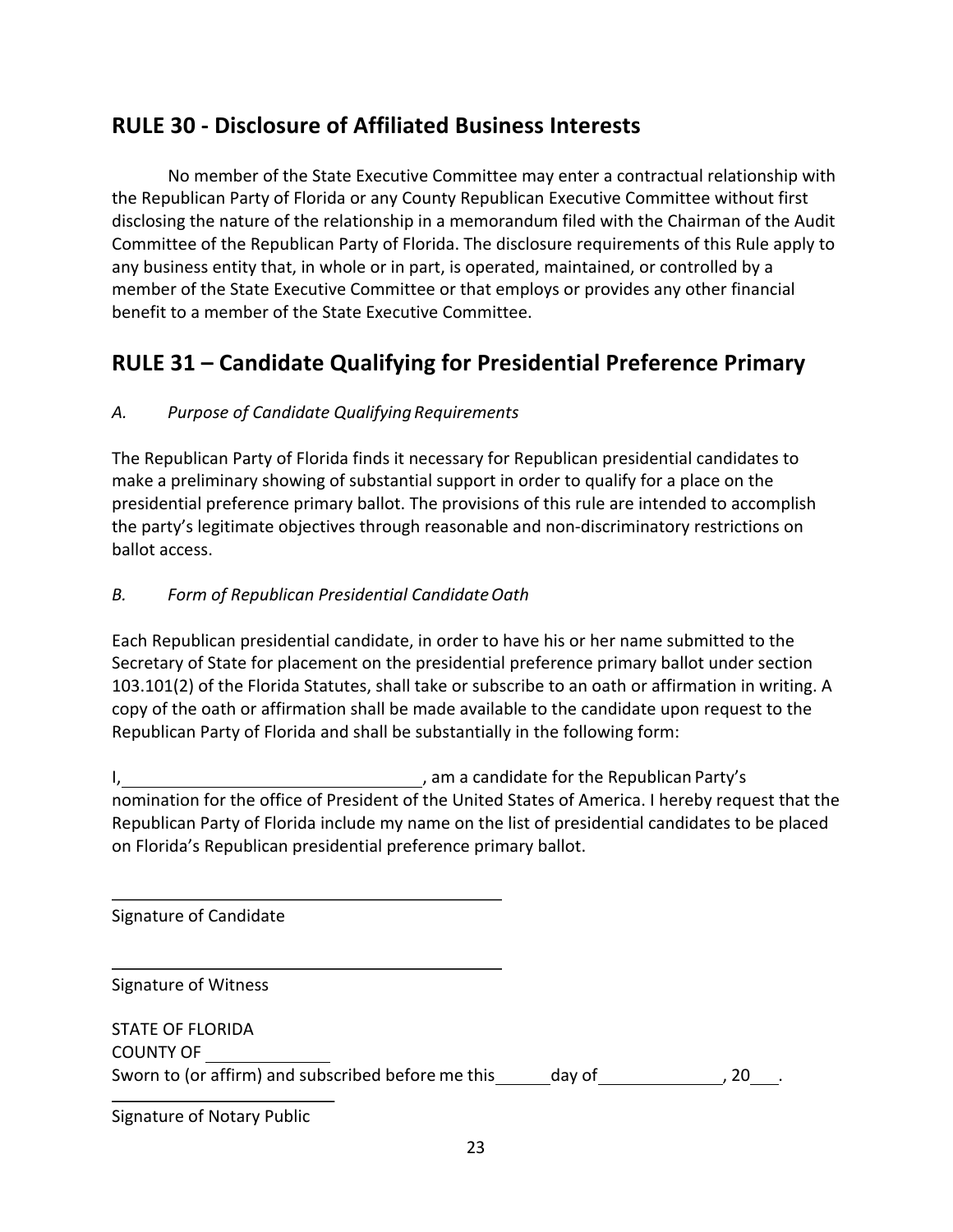Personally Known: or Produced Identification: Type of Identification Produced:

#### *C. Methods of Qualifying for Presidential Preference PrimaryBallot*

Each Republican presidential candidate seeking to appear on the presidential preference primary ballot shall:

1. Sunshine Summit Option—For any candidate invited to attend the Republican Party of Florida's Sunshine Summit, qualify through personal appearance at the Sunshine Summit to execute and file the Candidate Oath prescribed by this rule, which shall bewitnessed by the Chairman of the Republican Party of Florida or the Chairman's designee; or

2. *Qualifying Fee Option*—At any time after the conclusion of the Sunshine Summit but not later than 5 p.m. on November 23, qualify by filing with the Republican Party of Florida the Candidate Oath prescribed by this rule and a candidate qualifying fee made payable to the Republican Party of Florida in the amount of \$25,000. Any qualifying fees collected under this Rule will be devoted entirely to grassroots engagement activities in support of the Republican Party's candidates in the General Election; or

3. Petition Option—At any time after the conclusion of the Sunshine Summit but not later than 5 p.m. on November 23, qualify by filing with the Republican Party of Florida the Candidate Oath prescribed by this rule and RPOF Candidate Petitions, collected by volunteers, containing the signatures of 3,375 registered Republican voters including at least 125 registered Republican voters from each of Florida's 27 Congressional Districts (as enacted by Chapter 2014-255, Laws of Florida). The Republican Party of Florida will: 1) check the signatures on the petitions to verify the signatories' status as registered Republican voters in the stated Congressional Districts; and 2) determine whether the required number of signatures has been obtained.

No other proxy or alternative qualifying method for the presidential preference primary shall be available. The Republican Party of Florida retains the sole and exclusive authority to adjudicate compliance with all requirements of this party rule.

#### *D. Submission of List of Presidential Candidates*

By November 30 of the year preceding the presidential preference primary, the Republican Party of Florida shall submit to the Secretary of State a list of its presidential candidates who have qualified for the Republican presidential preference primary ballot in accordance with this rule.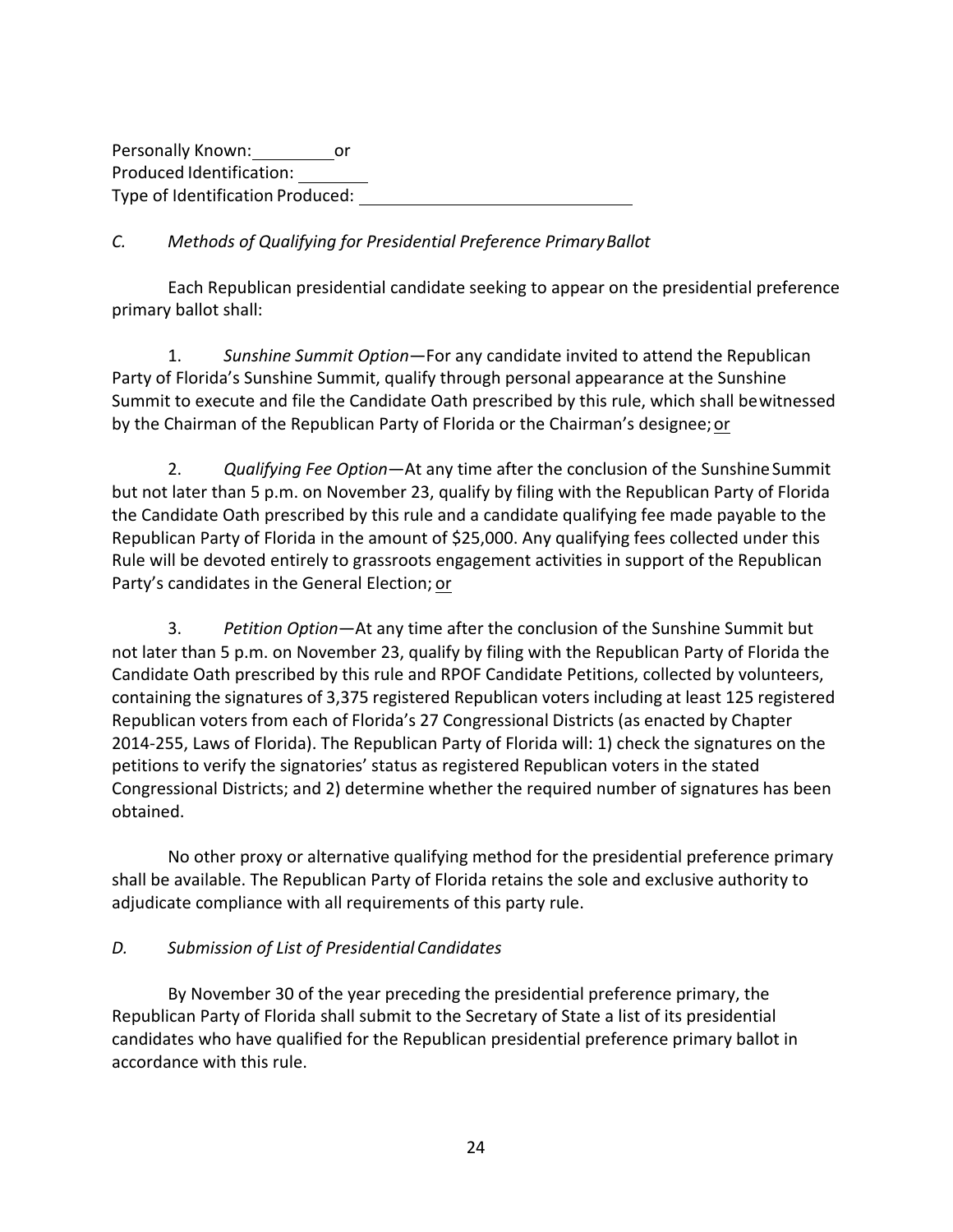# **APPENDIX A REPUBLICAN PARTY OF FLORIDA WHISTLEBLOWER POLICY**

The Republican Party of Florida ("RPOF"), consistent with its commitment to maintain the highest standards of ethics, integrity, and compliance with the law has established this Policy governing the handling of Whistleblower claims. This Whistleblower policy applies to all RPOF officers, employees, members of the State Republican Executive Committee ("REC"), and contractors.

It is the policy of RPOF to investigate and appropriately respond to claims, complaints and allegations of RPOF employees, officers, REC members and contractors regarding any failure by RPOF to meet its legal and ethical obligations. A "Whistleblower" is any individual who notifies RPOF management of a claim, complaint or allegation of any failure to meet applicable legal or ethical obligations, such as the types of allegations in the list following below. No adverse action should be taken against an RPOF Whistleblower employee in retaliation for any actions taken by the employee consistent with this Policy in reporting a suspected violation of law or RPOF policy, so long as the Whistleblower employee reasonably believed the information reported to be accurate. The following list of possible subjects of Whistleblower reports is not exhaustive or intended to limit the scope of this Policy.

- Unlawful conduct, practices or activities.
- Violations of any RPOF policy.
- Inappropriate use of RPOF funds or other resources.
- Misappropriation, falsification, alteration or destruction of RPOF records.
- Conduct, practices or activities that are inconsistent with generally accepted accounting principles.

#### **Reporting Responsibilities**

RPOF employees, officers, REC members, or contractors suspecting legal or policy violations must report such information to their supervisors, or if it is impractical or inappropriate to notify the supervisor, the information should be reported to the Executive Director, General Counsel or Chairman of the Audit Committee as appropriate. Reports of suspected impropriety should be forwarded by the supervisor or other officer or employee to the General Counsel who shall receive the information and endeavor to keep the information and identity of the source confidential, except in such instances where the General Counsel has a legal, ethical or fiduciary duty to inform others. Any party who has reason to believe that a serious breach of law or policy has occurred, shall retain all documents or other items that may be relevant to an investigation.

#### **Supervisor Responsibilities**

Supervisors who become aware of possible violations of law or RPOF policy, shall report such information to the General Counsel, or if impractical or inappropriate, the Executive Director or RPOF Chairman, at the earliest possible time.